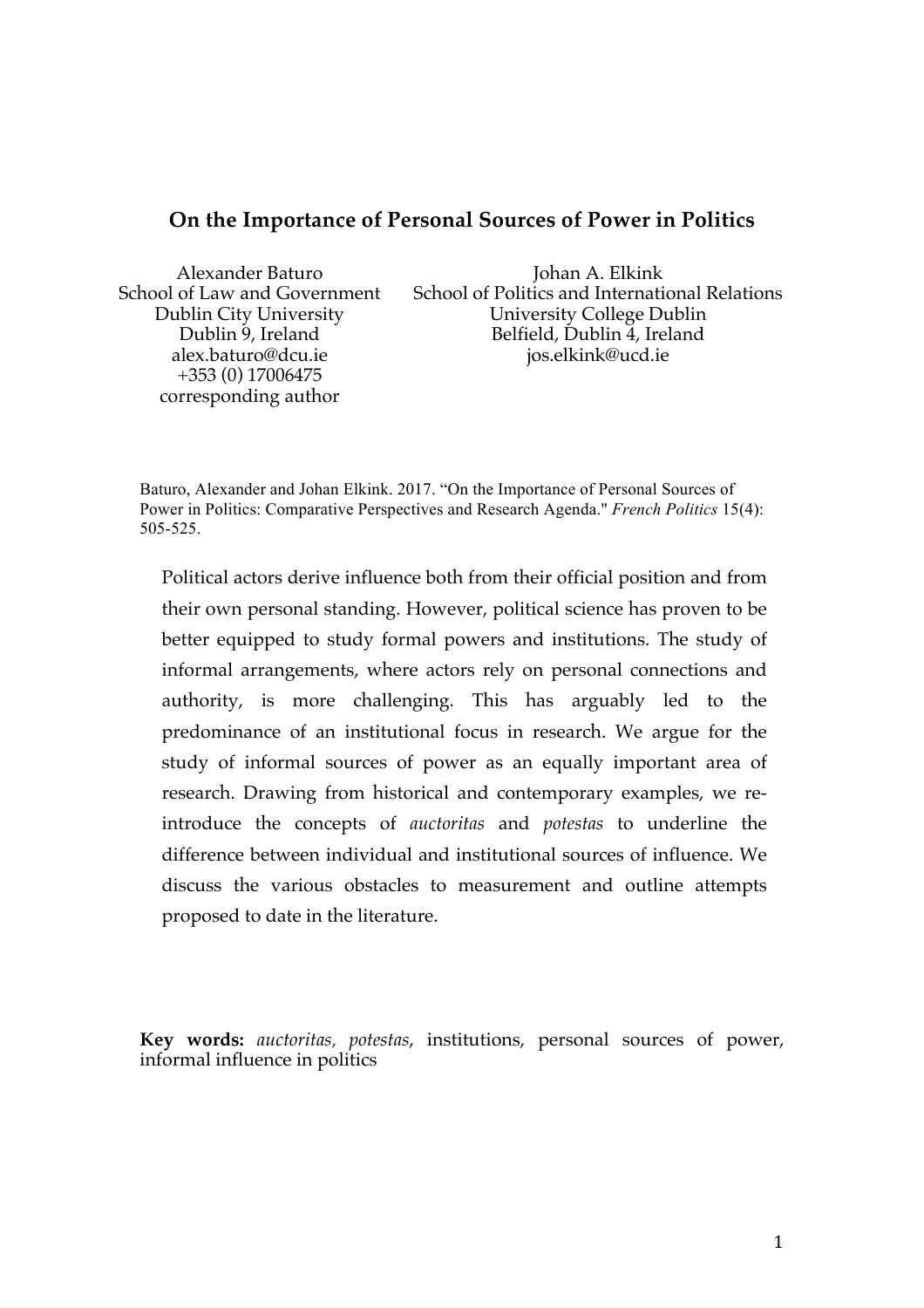## **Introduction**

If political science is the examination of the processes and structures that govern the redistribution of resources across a given political regime, clearly, such processes and structures include both formal and informal aspects. Because formal power relationships are observable and measurable in a way that informal power relationships are not, most of the existing research gravitates to the study of the former. For example, scholars study the relative influence and power of parliament versus cabinet, or of various cabinet posts within that cabinet, the duration in office of ministers, or the processes by which parliamentarians are elected, among many other similar inquiries. Scholars also study the differences in the institutional powers of prime ministers, presidents, or organizations, whether within or between countries. These studies tend to overlook the importance of informal power structures, personal relations and processes not measured by a purely institutional approach.

Consider an illustrating example from contemporary Polish politics. From 2015 Jaroslaw Kaczynski, the head of the *Law and Justice party* (*PiS*), has been arguably as influential as, if not more than, the country's nominal political leaders — Prime Minister Beata Szydlo and President Andrzej Duda. This is because Kaczynski chose to neither run for the presidency nor to nominate himself as prime minister after his party won the 2015 legislative election. Instead, he decided to have his loyalists, Andrzej Duda and Beata Szydlo, be nominated for these posts. As a result, these two protégés assumed leadership posts nominally superior to that of their patron, a mere member of parliament. But the *de facto* power in Polish politics clearly remained with Kaczynski. Most expert observers and the public at large understand that from late 2015 Jaroslaw Kaczynski had been the *de facto* political leader in Poland. Kaczynski had usually been addressed "as 'prezesie', the Polish word for 'chief', instead of the customary 'premierze' — prime minister — the most senior title he has held", with no important policies and decisions being made without his input (*Financial Times*, 2016). Because such power arrangement was apparently based largely on informal relationships, its subsequent study may be a task worthy of Sovietologists, in a sense that conclusions would have to be derived based on who was not clapping whom and why (e.g.,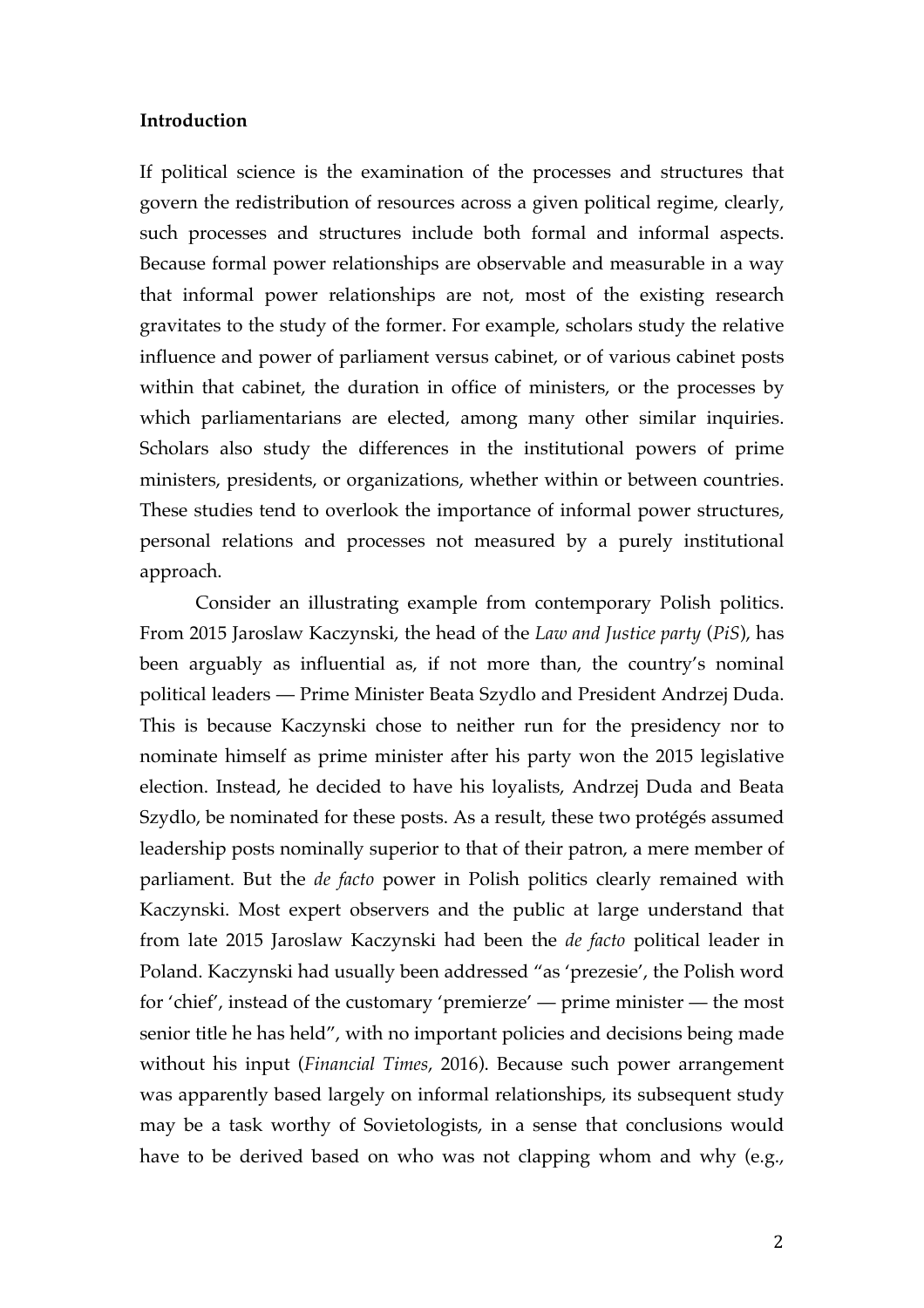Krzymowski, 2015). This mismatch in power between formal, nominal leadership positions and the real, *de facto* power-holders, has not only been challenging for scholars who study institutions but also for practitioners of politics. Jan Cienski wrote that the Polish power arrangement was particularly irksome in foreign affairs, especially for EU partners who met Polish political leaders in full knowledge that the latter did not make final decisions and that Kaczynski's approval was required (Cienski, 2016).

The mismatch between nominal leadership positions and the identities of *de facto* leaders underlines that there is more to political power than what is determined by the formal, institutionalized position. This is particularly striking at the level of national leadership. Kaczynski of Poland from 2015, Vladimir Putin of Russia from 2008--12, or Deng Xiaoping of China from 1978--89 are all examples of effective, *de facto* national leaders, who all occupied positions different from those occupied by the nominal leaders. Numerous examples also exist of individuals without any formal post who nevertheless are able to exert significant influence. In France during the Fourth Republic from 1946-58, Charles de Gaulle, who was out of power at the time, retained strong influence on politics through his control of the *Rassemblement du Peuple Français (RPF)* party, the network of supporters from the war period, and his personal standing as the "most illustrious Frenchman". Clearly, none from almost two dozens of prime ministers at the time was able to match de Gaulle in terms of his overall personal influence. Arguably, it is such personal sources of power that permitted de Gaulle to seize control of the government in 1958 **(**Hazareesingh, 2012) and thus turn his informal into formal power. The apparent dominance of some political actors over others with stronger formal powers is a phenomenon that can be found in both democracies and dictatorships. It can also be found at the levels of national political leadership and lower ranks in politics and civil service. These types of situations are challenging for scholars of politics, as researchers need to assess informal connections and sources of authority which are not explicitly defined by formal institutional structures.

There are competing, often epistemologically opposed perspectives on how to conceptualize and measure informal, personal, and non-institutional sources of power. In this prescriptive paper, we propose the ancient concepts of *auctoritas* and *potestas*, employed in antiquity to distinguish between the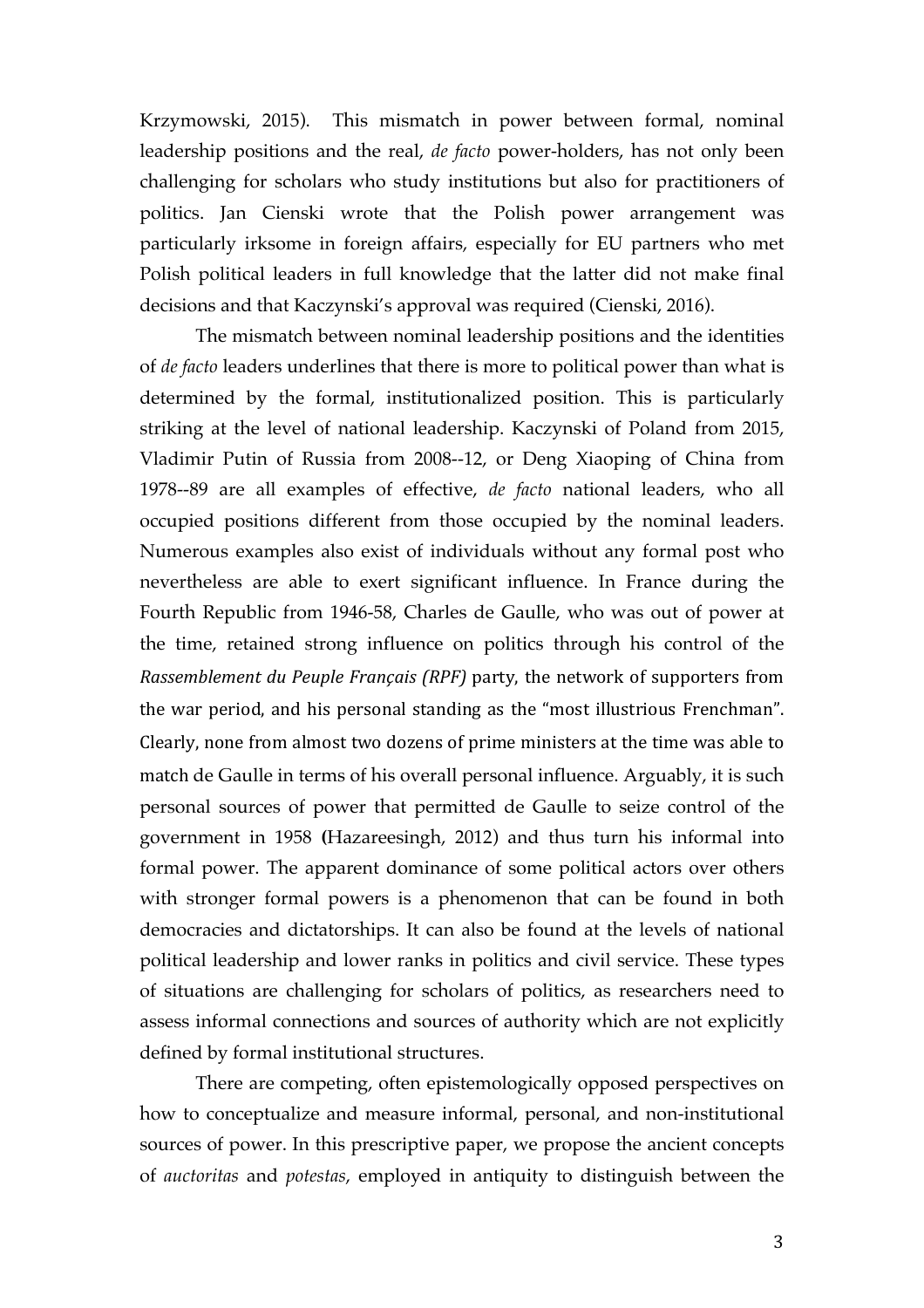personal standing and the powers of office (Mommsen, 1894). Focusing our discussion on the personal influence of an individual in a political system, we illustrate how these concepts may help us to understand the formal and informal sources of power in contemporary politics. We probe the relationship between *auctoritas* and *potestas* and discuss factors behind them. Next, we outline the various obstacles to measurement and outline approaches proposed in the literature. We conclude by arguing for political science to be more cognizant of informal sources of power of political actors.

#### *Auctoritas* **and** *Potestas* **in politics**

Political actors derive influence from their official position in the institutionalized structure, their office, but also from their own personal standing and individual attributes. Such actors implement various actions and policies that may affect their environment but in the analysis of impact on their environment it is always very difficult to distinguish "the person from the position which that person occupies" (Blondel 1987, 5). Leaving aside the question of the attribution of causal effects for the moment, we turn to what it means to differentiate the office from the person who occupies that office.

Consider the Russian presidency, the most powerful office in the country. According to law, the president possesses significant formal powers over hiring and firing of various officials, is in control of foreign, defense and security policy and has the authority to dissolve the legislature and dismiss the cabinet, among other things. Vladimir Putin, who occupied that office from 2000-2008, and then again, from 2012, was therefore the officeholder of the most powerful post in the country during these times. Because Article 81(3) of the Russian constitution bans presidential candidates from being reelected for a third term consecutively, and perhaps following his own personal preferences at the time, Putin chose to step down from the presidency in 2008 and instead, from 2008-12, he served as prime minister, an office subordinate to that of the president. Despite this, during this time he undoubtedly remained the *de facto* political leader of the country (Baturo and Mikhaylov, 2014).

As prime minister, Putin had significant policy authority over socialeconomic development, and he also headed the ruling party, *United Russia*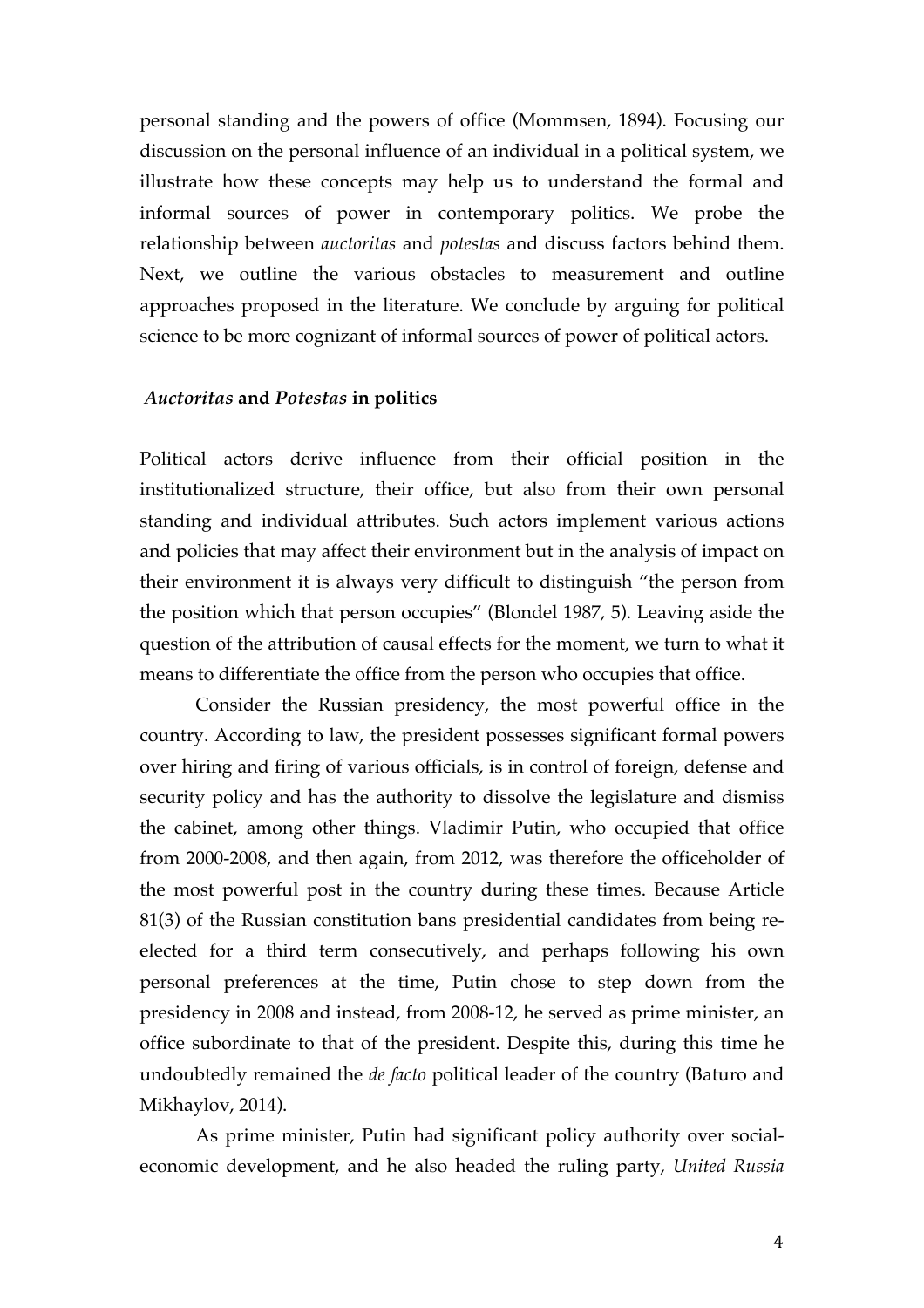(*Edinaya Rossiya*), with a constitutional majority in parliament. His own preeminence however stemmed not from the formal powers of prime ministerial office but rather from a multitude of informal sources of power, some only indirectly related to this post. First of all, a much better economy than in the 1990s, in combination with the regime's tight control of mass media, generated consistently high personal approval ratings for Vladimir Putin (Treisman, 2011). Many officials apparently came to believe that the president's influence transcended the powers of his office, i.e., that the country's success emanated not from the formal institutions of government but from the personal leadership of Putin. By this logic, Putin's own personal standing rather than the fact that he was the president, became paramount. In 2007, while Vladimir Putin was still in the presidential office but declared that he would not run for the third term in 2008, the speaker of the Russian parliament at the time, Boris Gryzlov, proposed to think of Putin not in terms of the office he occupied or would occupy, but as the "national leader": "Vladimir Putin will remain the national leader irrespective of the post he will occupy. … such leader is, has to be, and will be Vladimir Putin. … We will draw on every possibility to ensure that the country is continued to be led by Vladimir Putin" (*Rossiyskaya Gazeta*, 2007). Secondly, Putin's political power also emanated from the fact that many influential officeholders in the cabinet, presidential administration, enforcement agencies and other institutions, including his successor President Medvedev, were appointed by and owed their elevation to Vladimir Putin personally (Baturo and Elkink, 2016). In other words, during the 2008-12 period, Putin's informal and personal sources of power were so dominant, that, in combination with his formal powers of prime minister, they apparently trumped the formally superior institutional powers of President Medvedev. Simply put, there was little doubt that Prime Minister Putin was more powerful than President Medvedev from 2008-12. Some observers even argued that, similarly to the Principate of Augustus --- which we discuss in the section below, Putin established the `Principate of Putin' (*Nezavisimaya Gazeta,* 2011*).*

The examples of Kaczynski in democratic Poland from 2015 and Vladimir Putin in authoritarian Russia from 2008-12 underline the point that formal powers of office are not always sufficient to explain the real distribution of power. Therefore, real-life political settings exist that may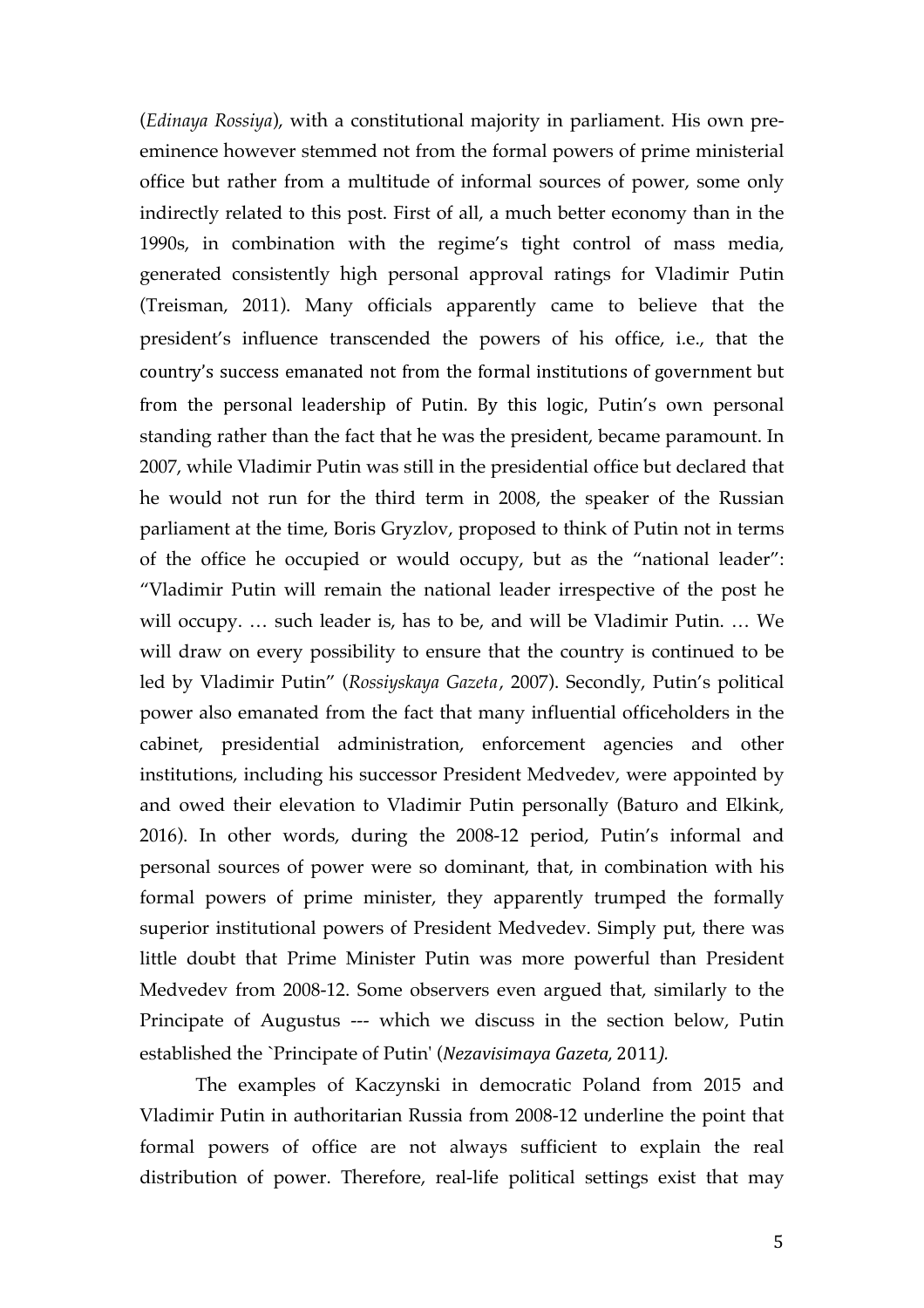necessitate observers to distinguish between informal and formal sources of personal power in order to make valid inferences and to avoid drawing incorrect conclusions based on the analysis of formal institutions alone. If this is the case, that informal aspects of power and influence are frequently important in politics, the question arises how we can conceptualize the difference between institutional and informal sources of power.

Rather than re-inventing the wheel, we propose to re-examine the ancient terms for formal and informal powers that we believe help to understand the relationship between these powers better. Specifically, we propose the terms of *auctoritas* and *potestas.* Below we discuss the origins and usage of these terms as practiced in history, before turning to the discussion of how they can assist in improving our understanding of contemporary politics better.

The ancients recognized that political influence can stem from both the power and prestige of the political office one occupied --- *potestas* or *imperium*, and also from the power and prestige of the particular individual holding it -- - *auctoritas*. *Auctoritas* was understood as the individual clout and standing, ability to shape the agenda and ability to influence policies. The term of *auctoritas* appears to originate with the authority of the Senate in contrast to the authority of the magistrates (Mommsen 1894, 330). Thus, *auctoritas* can both mean the individual authority (as opposed to the powers of office), and the senate's latent authority, the will of the senate's majority (Balsdon 1960, 43). Henceforth, we refer to *auctoritas* in its more general meaning, to denote individual authority.

In contrast, influence gained by the powers of office, the right to command, was referred to as *potestas* or *imperium*, granted to Roman officeholders. While *imperium* implied military command and was conferred on the top elected officials such as consuls, *potestas* implied legal powers and was applied to all civil officials. Thus, consuls had personal influence, *auctoritas*, before being elected, but they were granted *potestas* only after assuming office (Mommsen 1894, 1033-1044). Oftentimes, individuals with

<sup>1</sup> The modern English word of authority, while it is derived from *auctoritas*, unlike its Roman predecessor also encompasses the right to command, thus making it less distinguishable from *potestas* or *imperium*.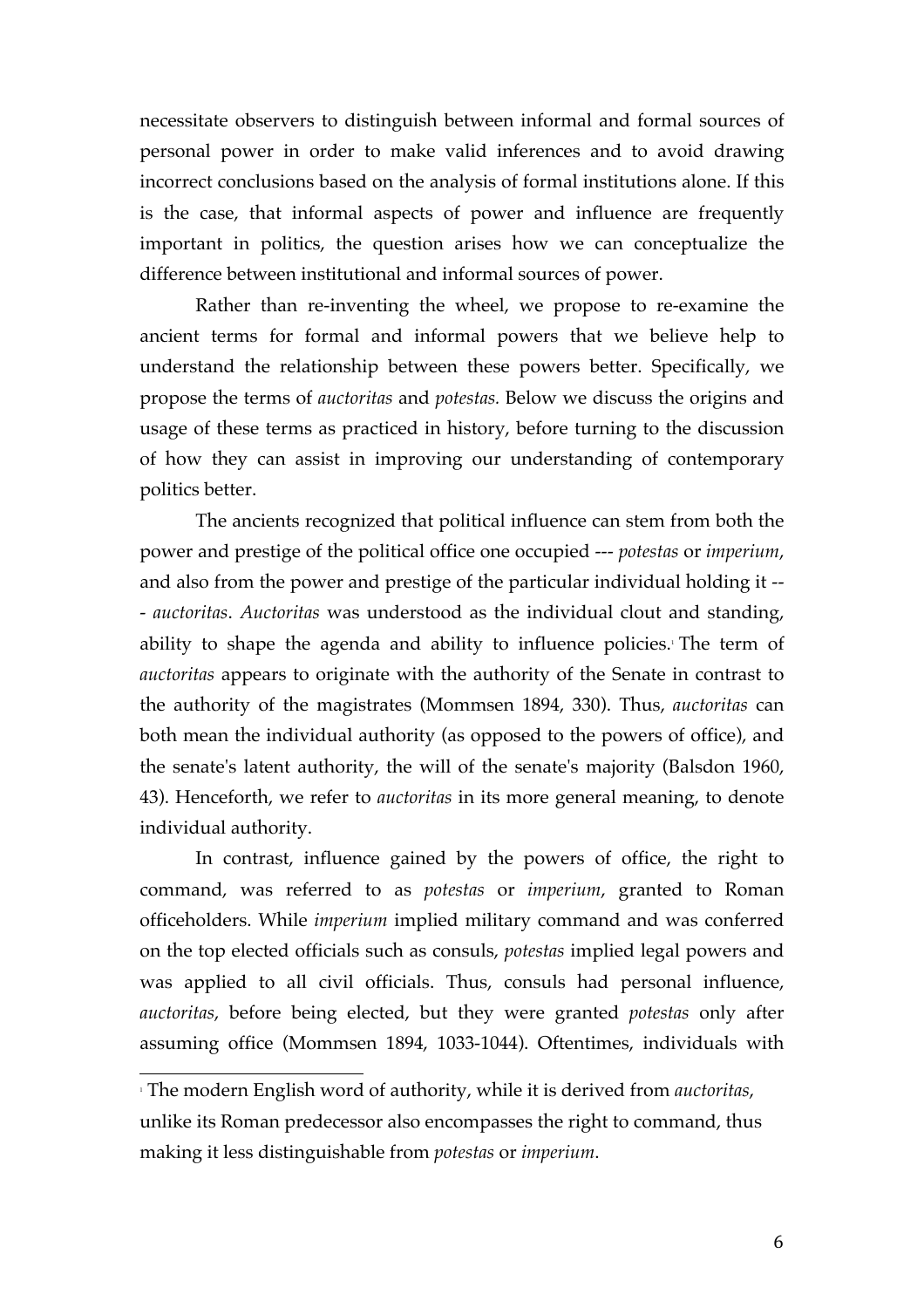similar formal powers had significant disparity in overall influence because of differences in informal power and personal standing. Even though emperor Marcus Aurelius named his associate Lucius co-emperor with equal powers of *imperium*, they were not equal *de facto*. Since Marcus Aurelius had already shared imperial powers before, was older and more experienced, it was clear that he had more *auctoritas* --- an "intangible, but measurable factor in Roman public life" … ``He had been consul once more than Lucius, he had shared in Pius' administration, and he alone was Pontifex Maximus. It would have been clear to the public which emperor was the more senior" (Birley 2000, 117).

Consider the first Roman ruler of the Principate period, Octavian Augustus (27 BC-14 AD). During his long reign Augustus preserved the republican facade and occupied a plethora of formal, political offices (e.g., consul, proconsul) and even religious posts, as well as more informal roles (e.g., Father of the Nation) intermittently (Suetonius 1914, [c. 121 AD] Vol. I, Book II, LIII). Thus, Augustus retained annual consulship for five years into his tenure, relinquished it, only to occupy it again twice more later in his reign. He also held the powers, but not the official titles, of tribune and censor (Suetonius 1914, [c. 121 AD] Vol. I, Book II, XXVI). Even though Augustus did not institutionalize his authority as, for instance, perpetual dictator, his tacit pre-eminence was encapsulated by the new titles of *princeps* --- often reserved for the highest ranking senator, which now came to stand for, simply, the first citizen --- and, later in his reign, of Father of the Nation (ibid, LVIII). Augustus derived his superior status not from any particular office but from being himself, Augustus --- ``Number One''. In fact, Octavian himself argued that he did not possess any more *potestas* than any other officeholders, he only had more *auctorias* (personal influence) (Wirszubski 1950, 109-118). In his words:

For this service of mine I received the name of Augustus by decree of the senate, and the doorposts of my house were publicly decked with laurels, the civic crown was affixed over my doorway, and a golden shield was set up in the Julian senate house, which, as the inscription on this shield testifies, the Roman senate and people gave me in recognition of my valour, clemency, justice, and devotion. After that time I excelled all in authority, but I possessed no more power than the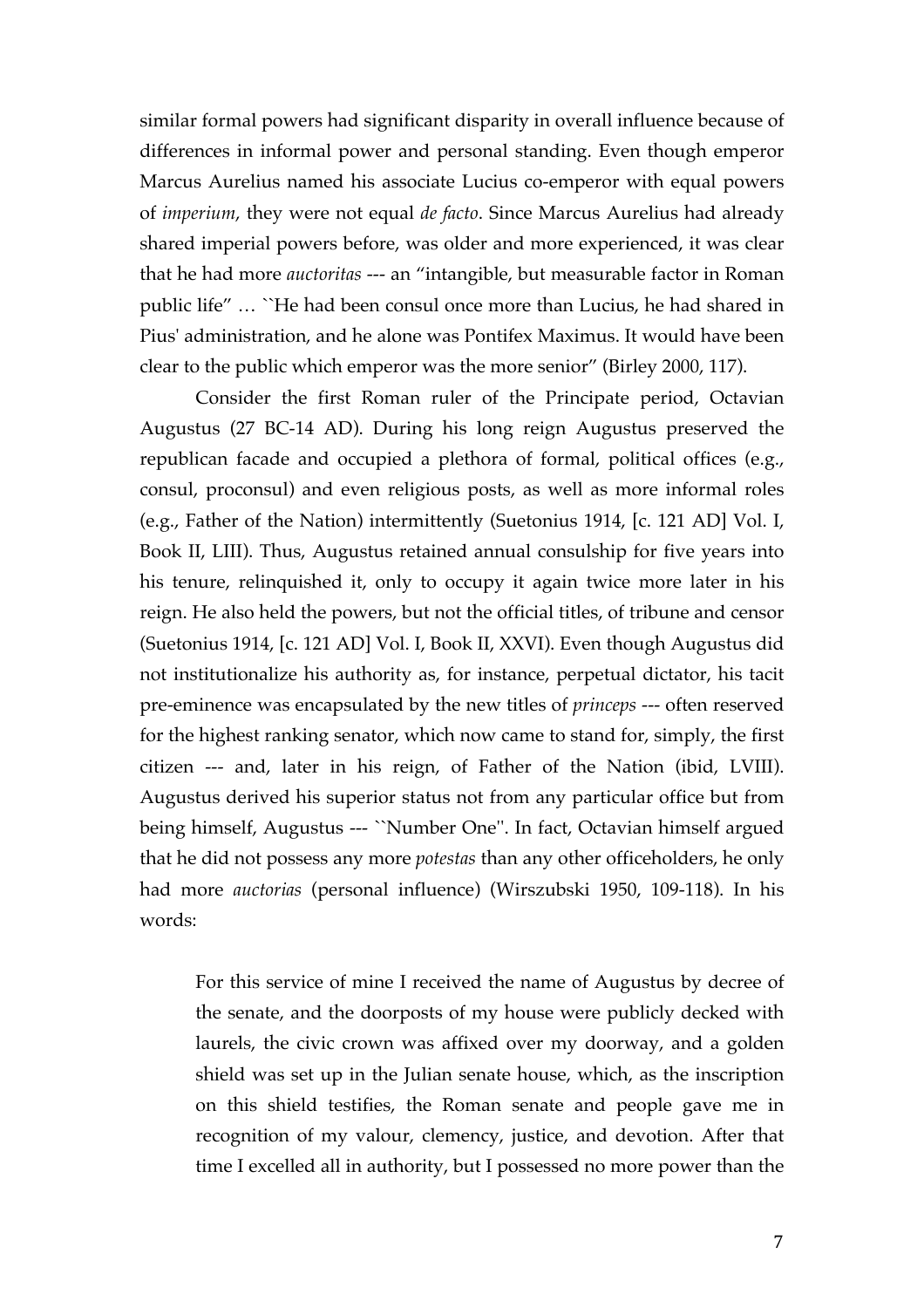others who were my colleagues in each magistracy (Augustus, *Res Gestae* 34 in Brunt and Moore 1969, 39).

The overall influence of Augustus --- the "foundation on which that influence rested," was "his command over several provinces and the legions stationed there, his incomparable financial resources, and a vast network of clients" (Eck 2003, 54). Furthermore, "the term *auctoritas* by itself sounds harmless enough, but one must not lose sight of what really counted, namely the sources of concrete power behind it" (Eck 2003, 54).

In later periods in history, in both contemporaneous writings and in later commentaries and analyses, a continuation of the distinction between the person and the office that person occupies can be found. The doctrine of the Catholic Church enforced strict distinction "between the charisma of office and the worthiness of the person" (Weber 1978, 1141) and "differentiated, as does every bureaucracy, between the office (*ex cathedra*) and the incumbent" (Weber 1978, 1140). This separation of a person occupying an office and function, office itself, thus allowed the church to disassociate itself from individual priests whose behavior could have stained its reputation. In the influential study of royal power in France and other Western European monarchies in the middle ages, Ernst Kantorowicz (2016 [1957]) discussed how medieval theologians and lawyers distinguished between two bodies of the king: the body natural, the mortal body of the royal person, and the body politic, the immortal, political body, i.e., the office of the king. The dual nature of the king, his personal attributes and the physical body on the one hand, as well as his sovereign body on the other, also explains the famous dictum, "*Le roi est mort, vive le roi* --- the king is dead, long live the king", proclaimed during royal succession (ibid., 409-19). How to separate the actions of the king as a person from those of his office was often complex. "The difficulties of defining the effects as exercised by the body politic --- active in the individual king … --- on the royal body natural are obvious (ibid., p. 12); "it was difficult to establish a clear distinction 'between the will of the Crown and what the king wants' " (ibid., p. 18). Similar to political scientists of today who generally prioritise institutions over individual political actors, medieval jurists also assumed that body politic was more important than body natural (ibid.,  $p. 18$ ).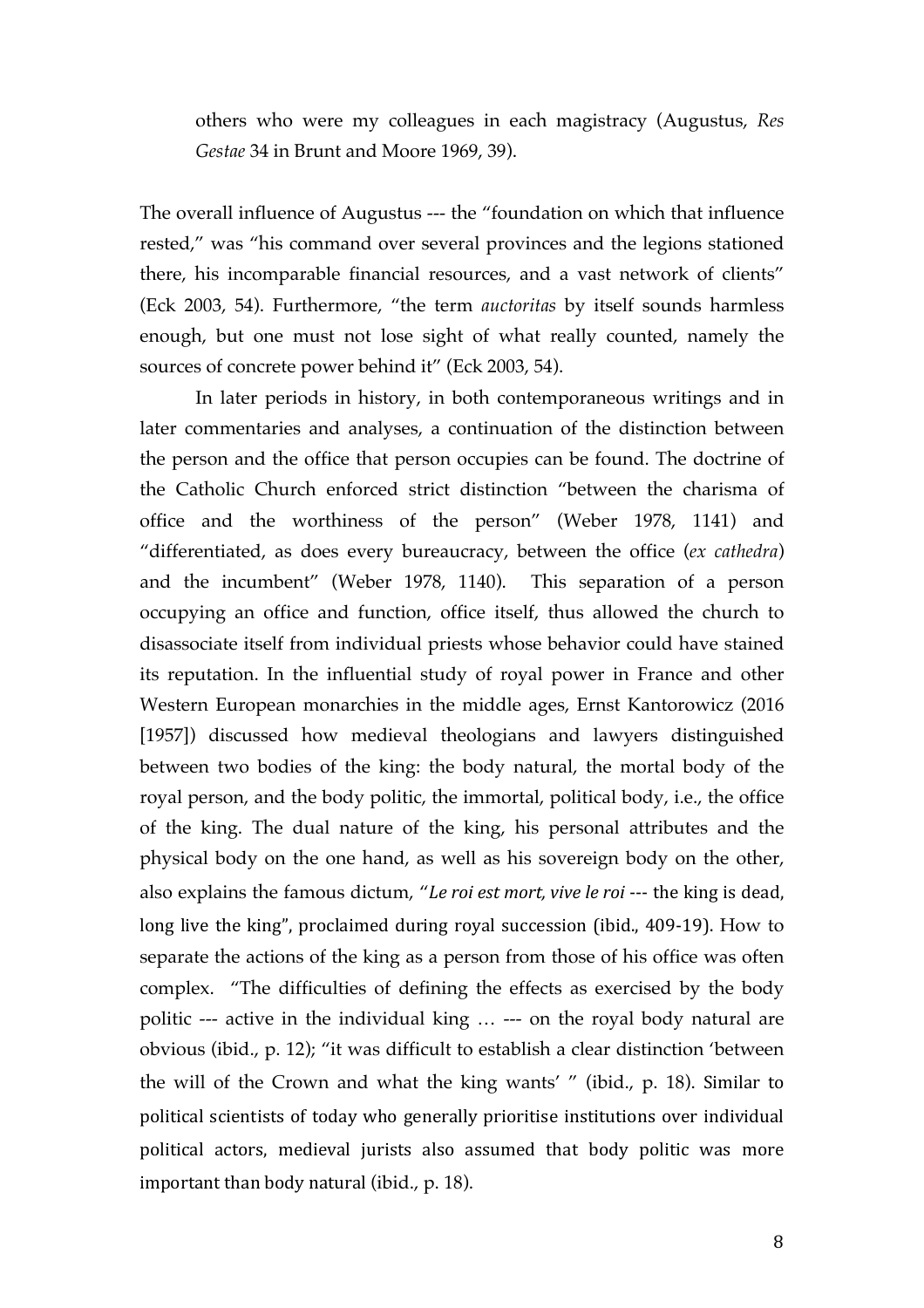In summary, there exists a long tradition that conceptualises office and officeholder and distinguishes between the personal and institutional aspects of political influence. Similarly, in contemporary leadership literature there is a recognition that the so-called assigned leaders whose authority is based on ``occupying a position in an organization'' are not always able to become effective, real leaders, in contrast to individuals that are regarded as the most influential members of such organizations, ``regardless of the individual's title'' (Northouse 2009, 5-6). In contrast, Rose (1991, 10) underscores the influence of office in his study of prime ministers, which ``exists independently of its transitory incumbents; it is there before a particular individual becomes prime minister and it will remain after the individual leaves.'' Curiously, academic political science has largely ignored the distinction, leaving the discussion of formal and informal powers of various political actors largely to the speculation of informed observers and the public.

#### **(Re-)Introducing** *Auctoritas* **and** *Potestas*

While we can certainly refer to institutional sources of influence as either formal powers, the influence of office, *ex cathedra,* even *body politic,* and to personal sources of influence as personal effects, or informal or individual influence, for the remainder of this article we use the terms of *potestas* and *auctoritas*. The reasons are twofold. First, we rely on the terms known in antiquity as a tribute to the first known usage of terms that are conceptually close to what we understand and discuss as formal and informal sources of personal power. Second, we turn to these terms to refer to the very specific aspects of power of individual political actors and in order to exclude other aspects that this article is not concerned with, such as the diffuse or discursive types of informal power that Lukes (2005) refers to as the third dimension of power (Swartz, 2005), or as informal institutions, unwritten socially accepted rules `outside of officially sanctioned channels' (Helmke and Levitsky, 2004, 727). In other words, our focus is on personal sources of power, whether formal or informal, as opposed to institutions, whether formal or informal.

Specifically, we understand *auctoritas* to refer to the amount of informal influence a particular individual may have within a particular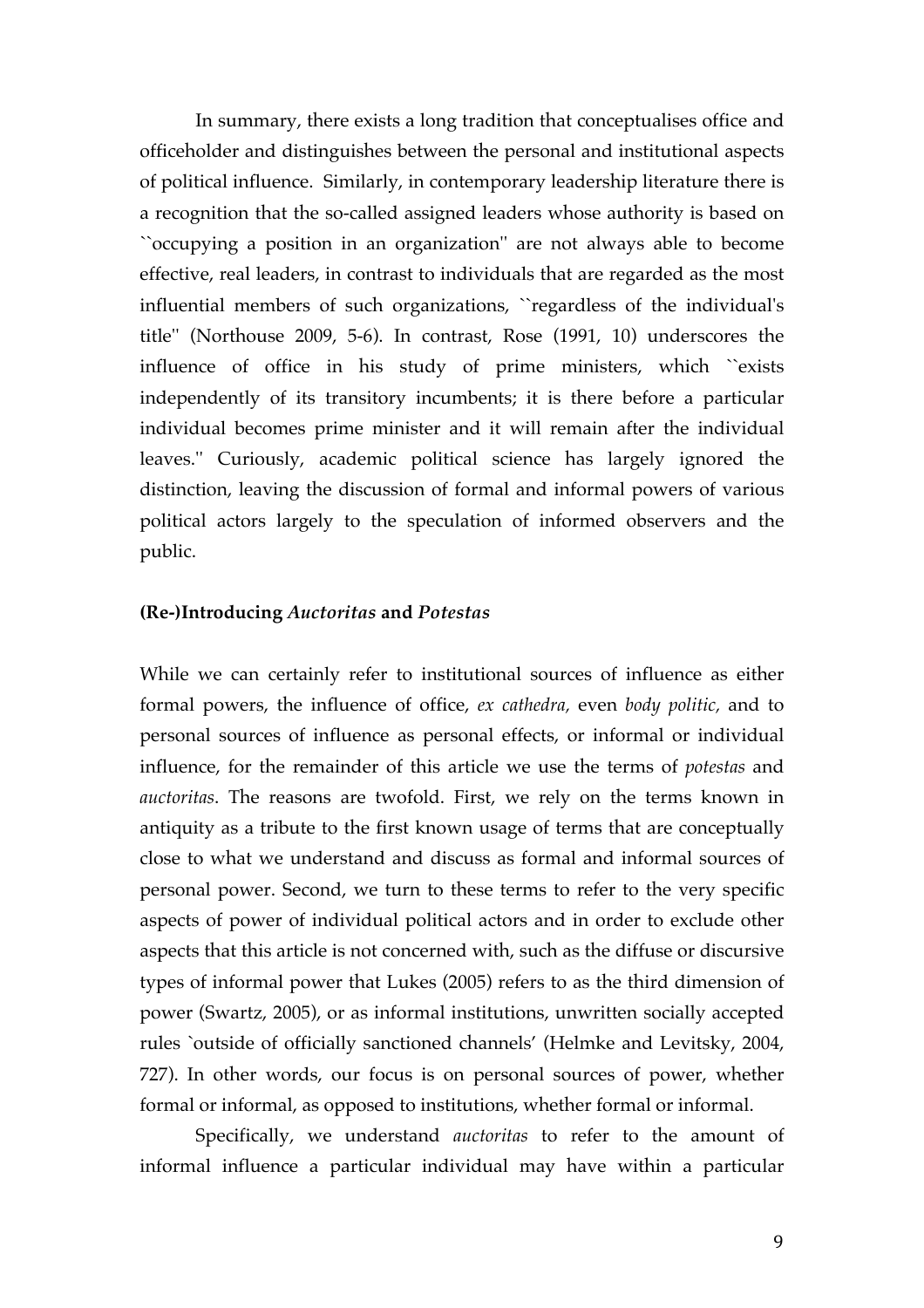political organization, regime, or political setting. In contrast, the influence of office refers to the formal powers that individual derives from his or her office, such as the power over hiring and firing of officials, over specific policy domains, the power to distribute various resources vested by the office. In this sense, the influence of office is very similar to the powers of *potestas* or *imperium* as the ancients understood them, while *auctoritas* is specific to a particular individual, to his or her personal background, traits, skills and personal connections.

The previously introduced examples of Kaczynski of Poland and Putin of Russia clearly illustrate the concepts of *auctoritas* and *potestas* between these politicians and their nominal superiors. Other examples from various countries, both historical and contemporary, abound. In Mexico from the late 1920s to around 1935 the national political boss, the head of the ruling party, *Jefe Máximo* Calles had been more powerful than official presidents of the country at the time, Portes Gil (1928-30), Ortiz (1930-32) and Rodríguez (1932-34) (Weldon 2007, 248–50). Calles had the ministerial portfolios of war and later industry, nominally subordinate to the president, but his real power rested on his record during the Mexican revolution, his relationship with the former president Obregon, his own record as a former president, and his reliance on the network of loyalists in key political posts. In other words, Calles had a significant degree of *auctoritas* that permitted him to dominate others with more powerful *potestas*. When President Cardenas came to power in 1934 and replaced Calles's supporters for his own lieutenants, *Jefe Máximo* lost his influence and departed from the scene. The cases of *prezesie* Kaczynski from 2015 or "national leader" and Putin from 2008-12 are similar situations to that of *Jefe Máximo* in Mexico in 1920-35. More extreme examples can be found at the national political leadership level. Indeed, some leaders possess so much *auctoritas*, that they maintain effective political leadership without holding a major political post at all. Rafael Trujillo (1930–61) of the Dominican Republic (who however remained the leader of the ruling Dominican party) and Anastasio Garcia Somoza of Nicaragua (1936–56) were both known to leave their presidential offices and rule their countries from behind the scenes. A similar phenomenon can be found in transitional democracies, such as in Georgia following the 2012 victory of the *Georgian Dream* coalition. Here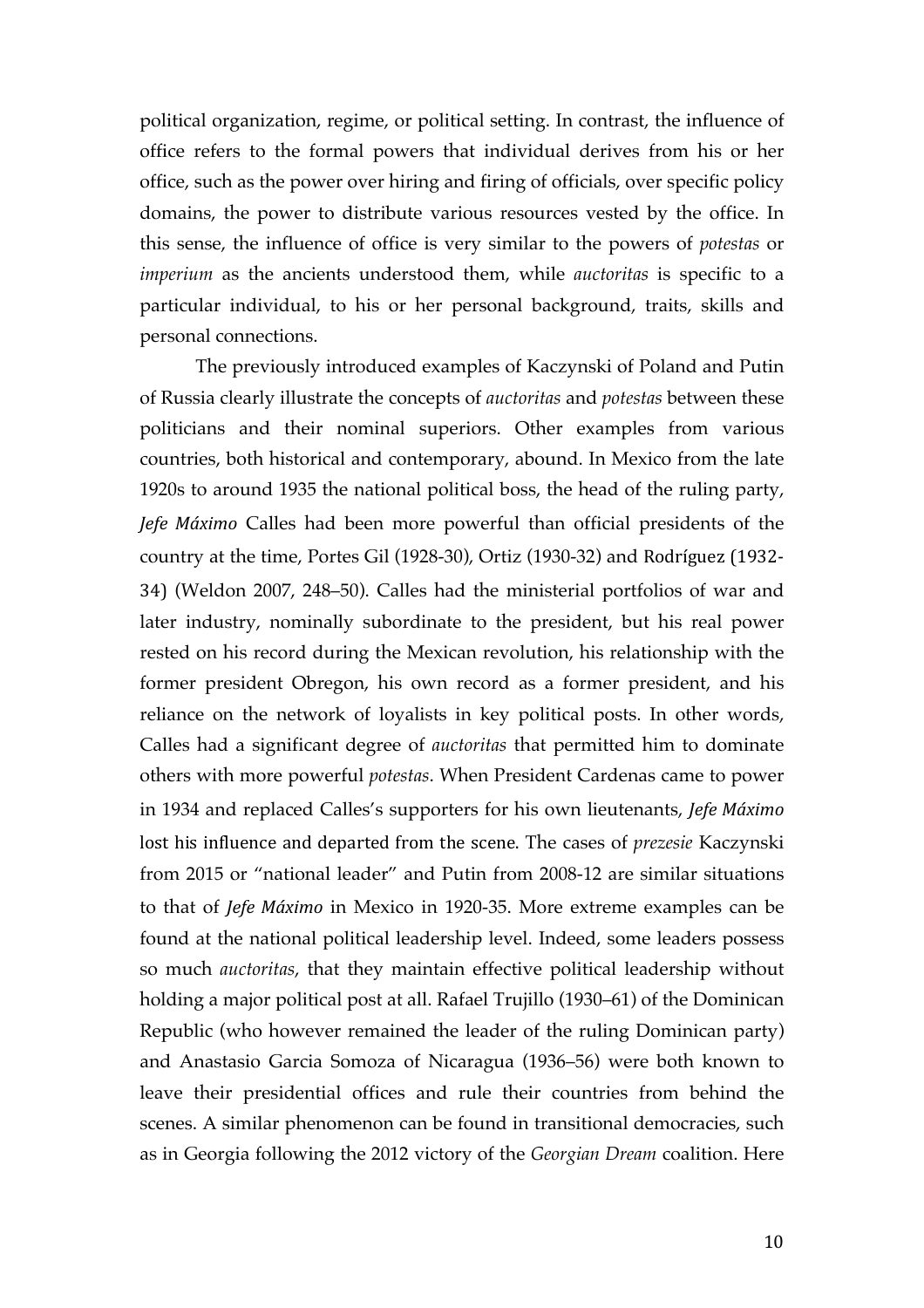a billionaire and a politician, Bidzina Ivanishvili, quickly surrendered the office of prime minister to his former employees and business associates, Garibashvili in 2013 and then Kviriashvili in 2015, while continuing to maintain effective control (*New York Times,* 2013).

While the examples illustrate how individuals with stronger *auctoritas*  may dominant politics at the national level, examples from lower ranks equally exist. Earlier we referred to the example of de Gaulle's *auctoritas* in the mid-1950s. However, Jacques Foccart, President de Gaulle's *eminence grise*, provides an even better illustration of an individual in French politics with an enormous influence not warranted by the posts he held. From 1960 he served as the president's Chief Advisor on African Affairs --- the head of the socalled African cell in the presidential administration. He also oversaw the external intelligence in addition to being the co-founder of *Service d'Action Civique* (*Civic Action Service),* de Gaulle's personal paramilitary and secret service organization. During de Gaulle's tenure as president (1958-69), Foccart not only exerted more influence on foreign policy than the ministers of cooperation or even of foreign affairs at the time, but arguably he was also the second most powerful in the French politics overall (Verschave, 1999). Clearly, it was his political skills, patronage network, proximity and relationship to the president rather than his formal position than made him so powerful. Even after de Gaulle's departure in 1969, Foccart remained in politics under his successor, Pompidou, until 1974 (Péan, 1990).

Also, consider the office of the U.S. vice president that is granted very few powers by the constitution. Throughout its history this office has been overshadowed by other cabinet members and legislative leaders, it grew in importance under Walter Mondale in the late 1970s. However, it was Vice President Dick Cheney who, building on his lengthy political experience and close relationship with President Bush, came to exercise enormous influence. Likewise, Henry Kissinger had more influence as national security advisor than anyone in the same position (Mulcahi, 1986). The institutional powers of either role has not changed in recent times, yet the influence derived from these positions varies significantly between different office holders. Regardless of the legal or institutional arrangements for a particular office, some of the influence is clearly generated by the personality or personal background of the person in office. Indeed, the degree of influence over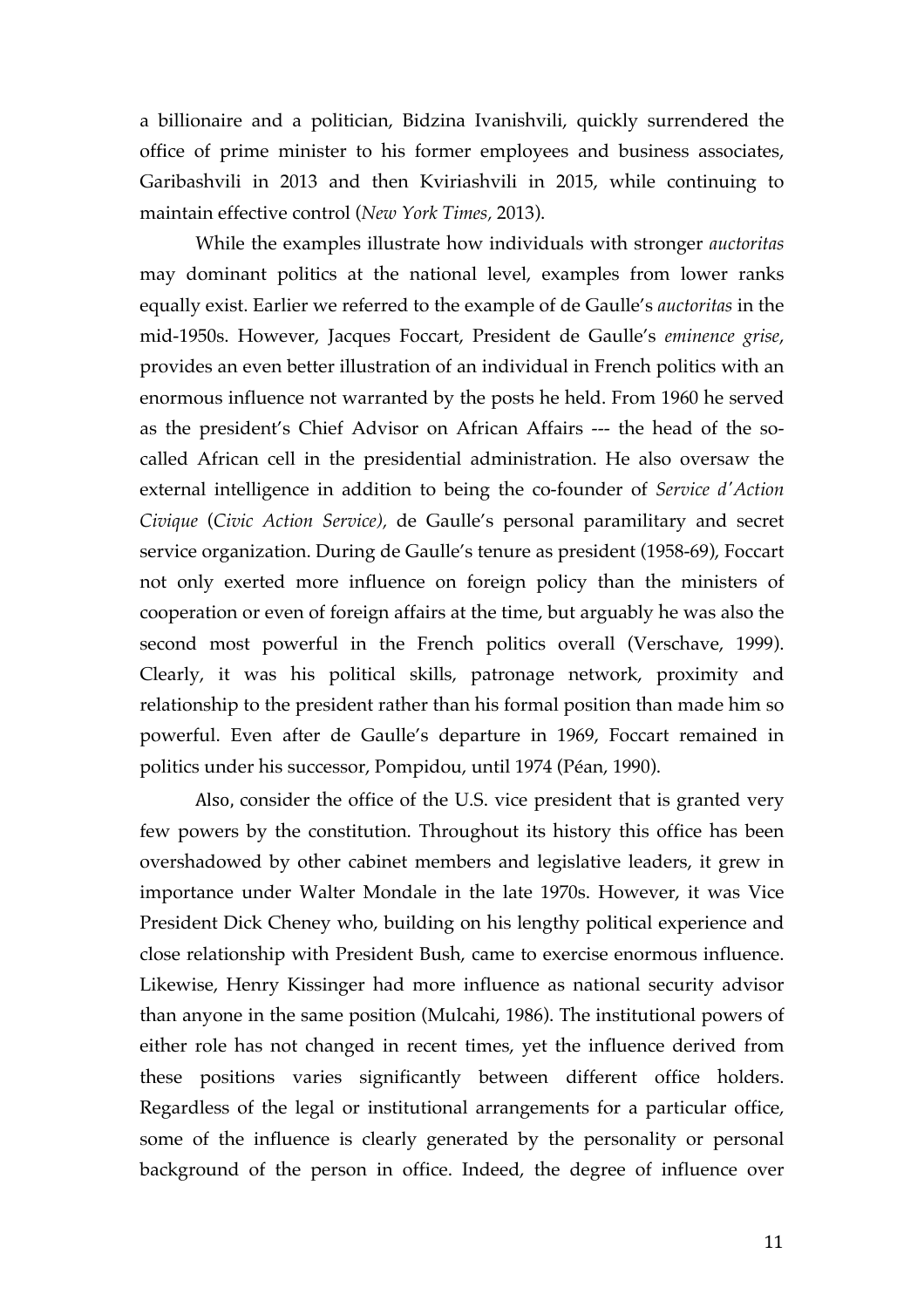domestic and foreign policy that Vice President Cheney wielded was due not only to the office that Cheney occupied but also to his own personal attributes, his lengthy political experience and close relationship with President Bush.

Likewise, consider a more recent example from the Trump administration. While the office of the attorney general is a very powerful institution in American politics, there are grounds to think that Jeff Sessions, appointed early in 2017, may be able to exert significantly more influence on policy-making than many other attorneys general since Robert Kennedy (1961-64), an attorney general who was also a brother of the president. As reported by interlocutors in several media reconstructions of the inner workings of the Trump administration, the previously relatively unknown Sessions apparently has strong influence on key members of the administration, such as senior advisor Kushner and chief strategist Bannon, who are admirers of Sessions (T*he Washington Post, 2017)*. Furthermore, Sessions also has several former associates in influential positions in the administration. His former chief of staff Dearborn is appointed as deputy chief of staff for legislative affairs; senior advisor Hamilton at the Department of Homeland Security had previously been Sessions' general counsel; and Miller, senior policy adviser, is another former staffer of Sessions (*CNN Politics, 2017*). In other words, at the time of this writing, Jeff Sessions appears to be very influential not because of his office alone but because of his own *auctoritas*.

Even at the local level this distinction between the formal and informal powers of an individual can be found. Hunter's famous study of power relations in a small community provides an illustrative example of *auctoritas*:

"Charles Homer is the biggest man in our crowd. He gets an idea. When he gets an idea, others will get the idea. … Mr. Homer makes a brief talk; again, he does not need to talk long. He ends his talk by saying he believes in his proposition enough that he is willing to put … his own money into it for the first year. He sits down. … within thirty or forty minutes – we have pledges of the money we need. In three hours the whole thing is settled" (Hunter 1953, 173-4).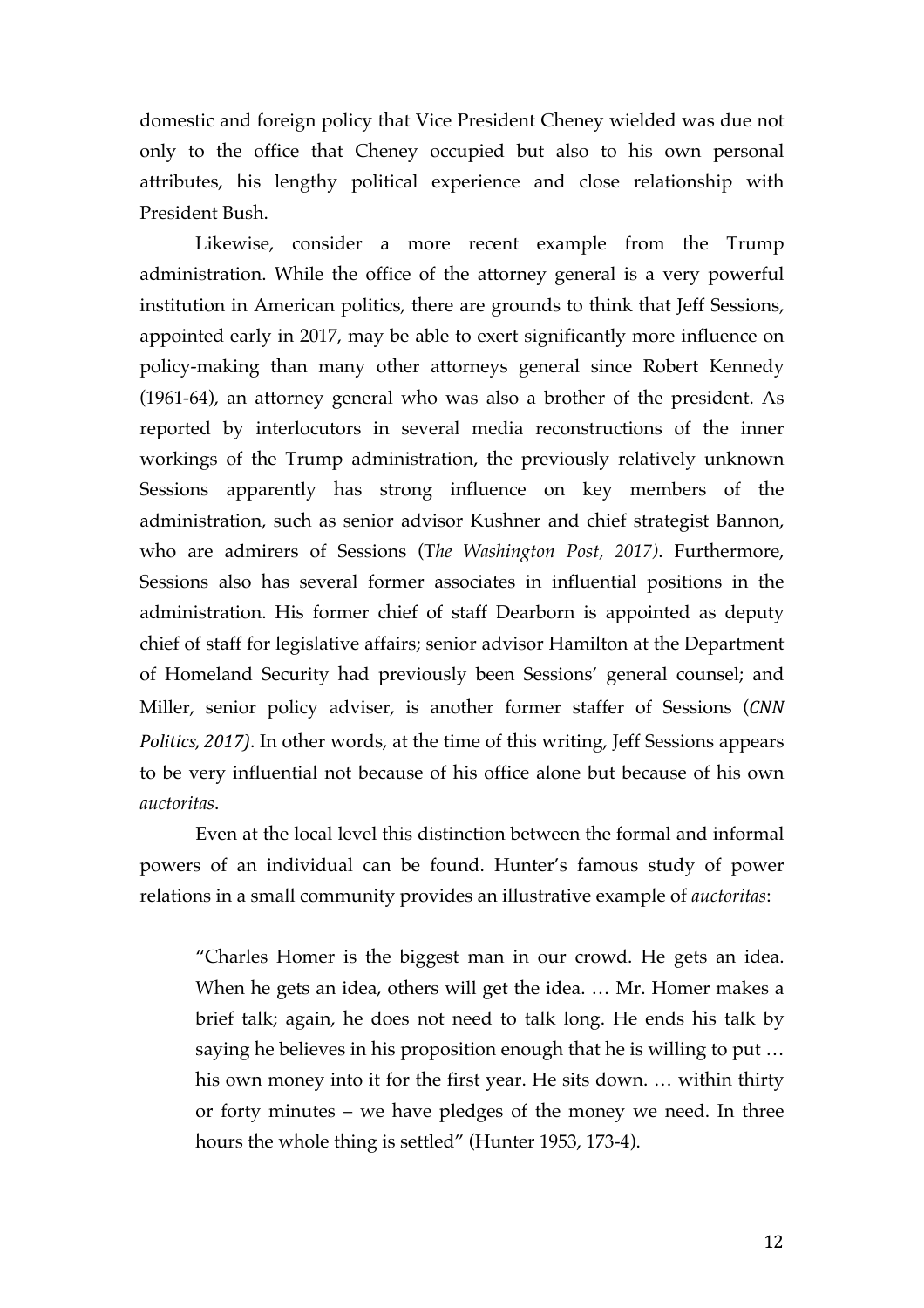The exercise of authority without holding the top political post is not without consequences. For example in Russia, the fact that Vladimir Putin, despite his strong *auctoritas* during the "principat of Putin" still chose to return to the presidential office in 2012, indicates that holding the formal top office in the country with its *potestas* remains important, that relying on *auctoritas* alone may not be enough in the long run as the example of *Jefe Máximo* Calles illustrated. Furthermore, the focus on p*otestas* and *auctoritas* of political leaders may enable us to understand more about the strength of institutions. In case of Kazcynski in Poland, the fact that a party leader can exert so much influence, or whether he would be able to continue to do so without assuming the post of prime minister later on, is not merely a curiosity of Polish politics or an inconvenience to its foreign partners. This mismatch also gives an indirect glance into the state of affairs in terms of political institutionalization, i.e., whether institutions are more important than political actors. In the final two sections of this paper we discuss the implications of *auctoritas* and *potestas* for regime dynamics, the problem of measurement of the concepts, as well as several caveats on how we can, or should, conceptualize these terms.

It is important to clarify the scope of our argument. The concepts of *auctoritas* and *potestas* strictly refer to individual, personal influence within a polity, or on policy-making within a political regime. Other forms of informal power that we exclude from the argument have certainly received significant attention in the literature already, often with entire subfields of study. For example, Marxist theory pays significant attention to the dominance of the interests of one economic class over the other --- an important aspect but conceptually distinct from *potestas* and *auctoritas* discussed herein. Similarly, gender theory is concerned with the informal, discursive, and diffused power that the society bestows on one gender relative to the other. Through socialization and internalization, these power relations become deeply embedded in society and affect human interactions throughout the system. Such power relations are entirely unrelated to specific institutional arrangements or offices and are in that sense informal. Lukes (2005) defines these as the third dimension of power, and distinguishes from the first dimension of decision-making powers and the second dimension of agendasetting powers. This third dimension is "at a deeper, invisible level …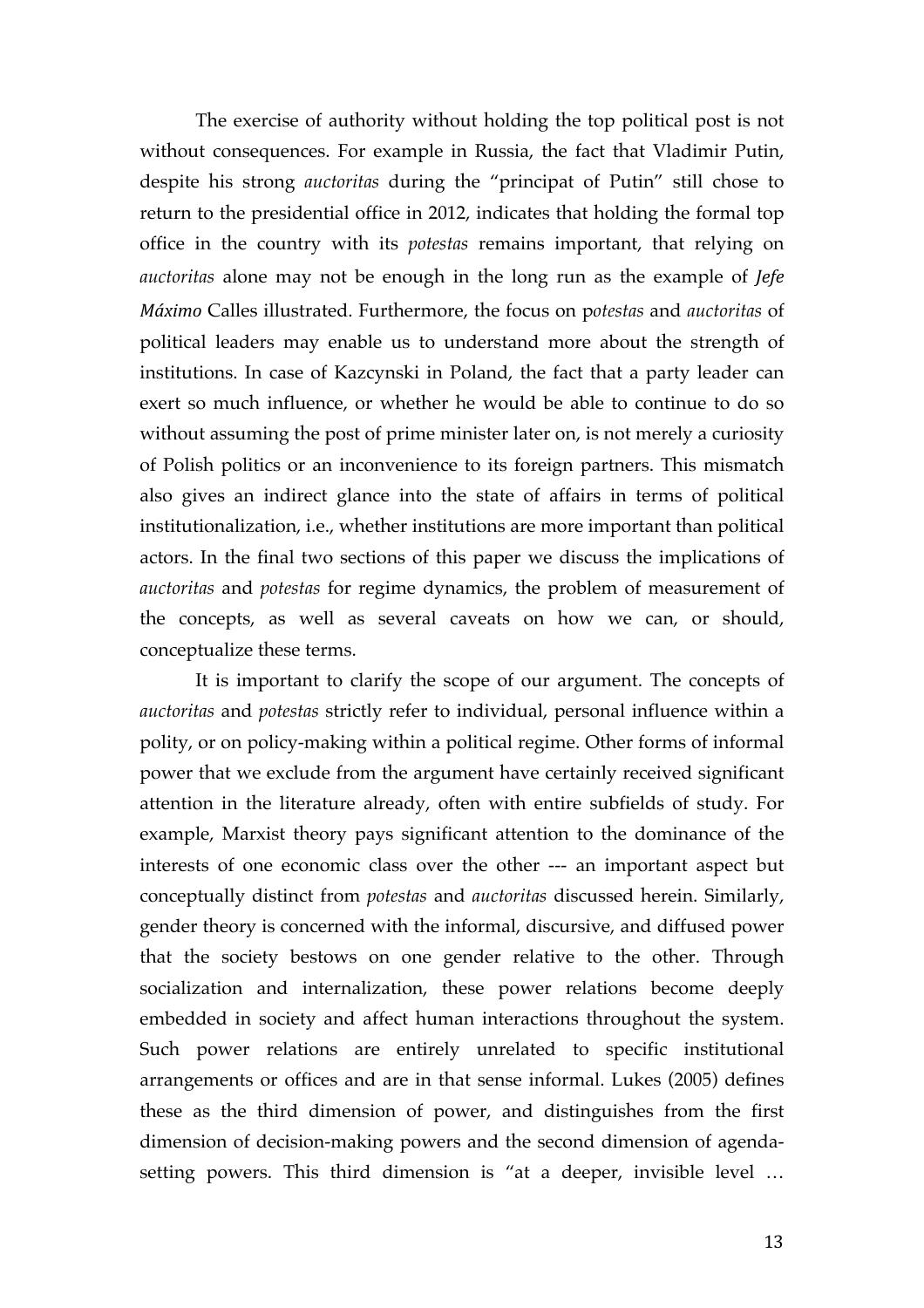consist[ing] of deeply rooted forms of political socialization where actors unwittingly follow the dictates of power even against their best interests" (Swartz, 2005). Our argument here is more restrictive in that we argue for the incorporation of personal characteristics such as standing, experience, or persuasive powers when trying to understand one's personal, individual influence --- as opposed to that of particular groups, institutions, classes, or other substrata of society --- on political decision-making.

## **Accounting for Informal Personal Influence in Existing Research**

There is a long tradition in the political science literature that argues that a political actor's power can be rooted either in the institutional structure and norms (in the office), or in personal qualities, or identity, of the officeholder. While scholars who examine institutions often rightly criticize, for instance, earlier studies for bringing personalities and idiosyncratic anecdotes to the fore (Edwards 1983, 100), to deny that individuals can transform offices they occupy can be equally misleading. Indeed, certain leaders possess special characteristics that others do not --- "oratorial skill, a genuinely new idea, or perhaps `charisma'" (Ahlquist and Levi 2011, 6). Likewise, members of parliament that all occupy the same elected offices will differ in their degree of influence due to the differences in their background and experience, perceived career prospects, media exposure and powers of persuasion.

In his classic study of power relations, Max Weber (1978) distinguished between legal-rational authority whereby obedience to a power-holder rests on rational norms and where one's power is legitimate as long as it is aligned with these norms, so that "obedience is thus given to the norms rather than to the person" on the one hand and "personal authority" on the other, where authority can rest on either tradition --- rooted in personal loyalty to the person in power, --- or on a more elusive political charisma, where individual authority is based "neither upon rational rules nor upon tradition" but rather on followers' recognition of the personal mission of their leader (Weber 1978, 954, 1113). Political leadership can thus derive its authority from institutional, legal-rational norms (of office), or from personal factors (officeholder). Likewise, in the influential treatise on the American presidency, *Presidential Power*, Neustadt defines power as the "personal influence of an effective sort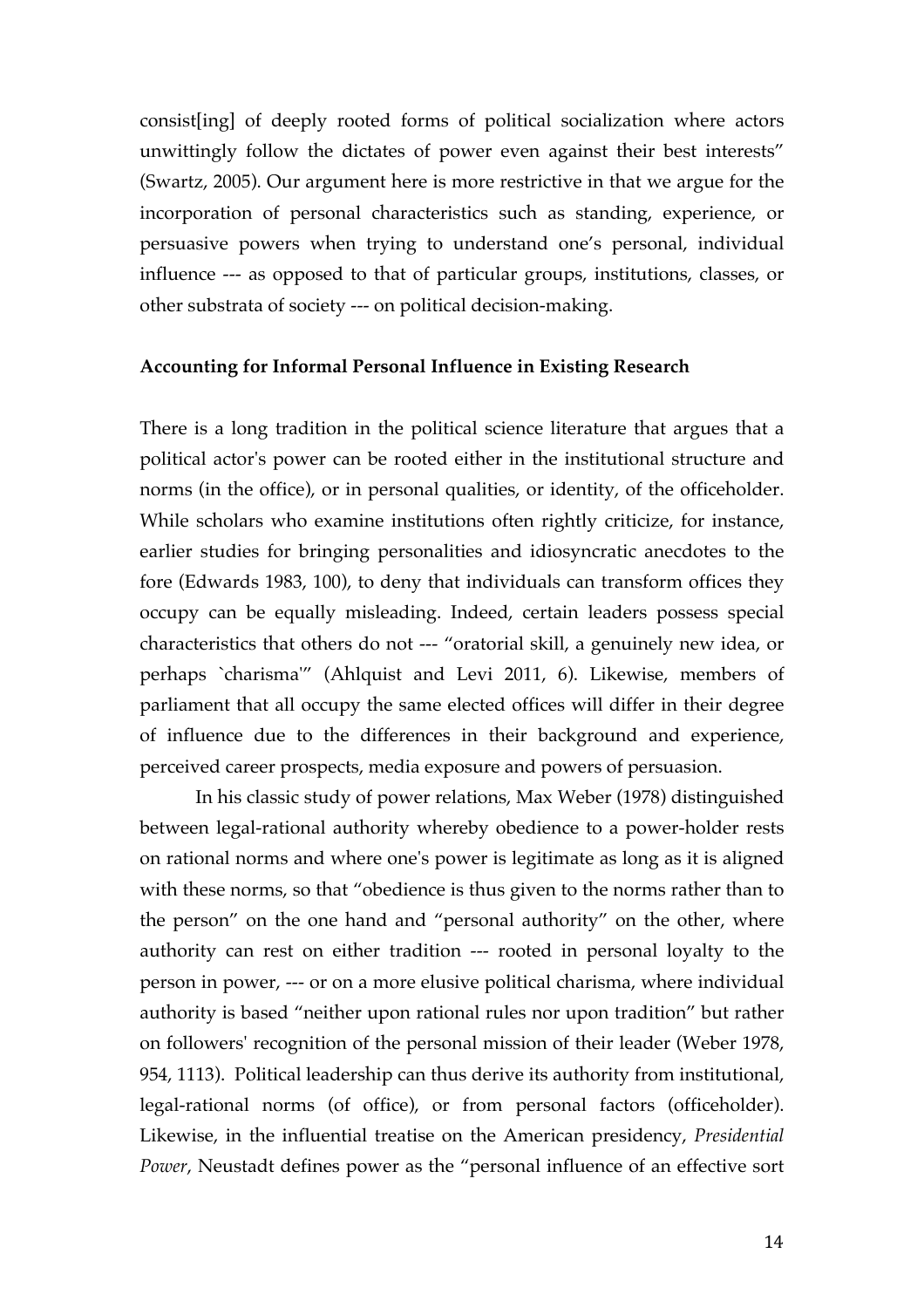on governmental action" (1990, ix) and distinguishes between three sources of power. First the formal powers vested by the constitution, second power coming from the professional reputation within Washington, and thirdly, "prestige, his public standing, amounting to impressions in the country generally about how well or badly he was doing as its President" (Neustadt 1990, 185). In France, it is such personal, non-institutional aspects of influence that made Charles de Gaulle the most powerful president since the establishment of the Fifth Republic, even though the constitutional powers of the presidency has not changed since.

Despite the importance of personal, non-institutional aspects of influence in politics, political science appears to be better equipped to examine formal powers and institutions. We examined the contents of abstracts of all articles in three premier journals in Political Science --- *American Political Science Review* (APSR), *American Journal of Political Science* (AJPS) and the *Journal of Politics* (JOP), as well as the premier journal in the comparative politics sub-field, *Comparative Political Studies* (CPS), for two years running from their first issue published in 2015, 581 articles altogether.<sup>2</sup> There are 103 articles published in APSR, 148 articles in AJPS, 196 in JOP, and 134 in CPS. Altogether, we count 218 articles, or 38 per cent, that are focused on formal institutions as either their dependent variable to be explained (e.g., turnout at elections, international agreement, electoral reform) or as the main explanatory variable, i.e., emphasized as the explanatory variable in the abstract, not merely as one of the control variables in the body of the paper. Of the four journals examined, AJPS, CPS and JOP published a higher percentage of "institutional" articles, 43, 40 and 38 per cent respectively, while we classify only 25 per cent in APSR as such.

What about informal and personal aspects of politics? As Helmke and Levitsky (2004, 726) pointed out, the subject of informal politics may covers an array of phenomena. We distinguish between several aspects. There are 25 articles in total, or 4.3 per cent, that arguably focus on personal aspects and

<sup>&</sup>lt;sup>2</sup> We cover AJPS and JOP from January 2015 to January 2017 each, APSR from February 2015 to November 2016 and CPS from January 2015 to February 2017.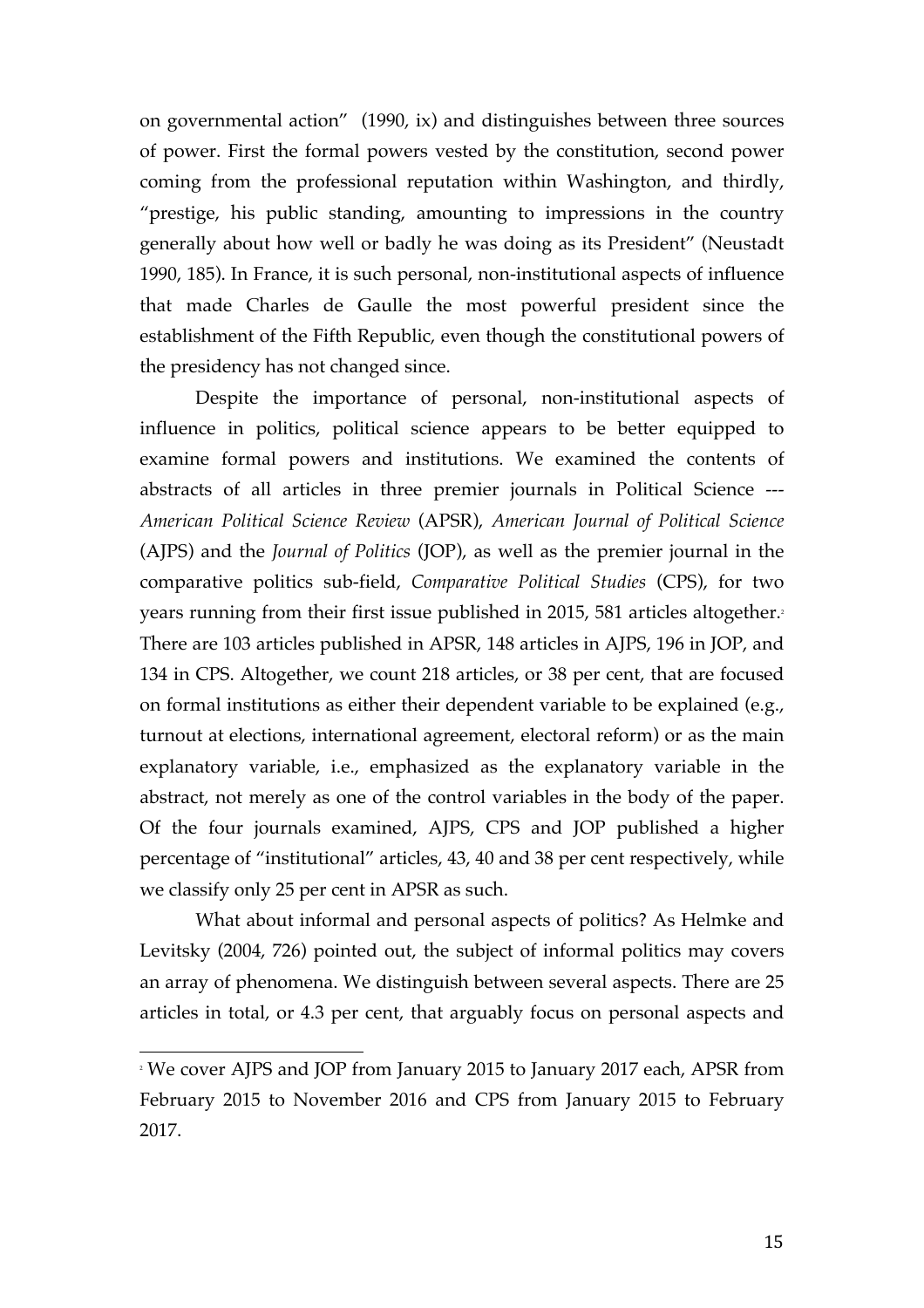traits of political actors, such as personal traits and background of legislators, cabinet ministers and other politicians, as well as their career trajectories. For example, Carens and Lupu (2016) examined the effects of education of political actors at several levels of governance on performance in office and Alexiadou (2015) studied how background and careers of cabinet ministers influenced the direction of social welfare policy. In addition, there are 14 articles, or 2.4 per cent, that are focused on national political leaders but almost none of them account for personal and background traits of such leaders. Instead, oftentimes such studies examine the effects of leaders' death or leaving office on the outcomes of interests or the effects of institutions on leaders' behavior and fate. In other words, the articles on leaders are also "institutional" and include formal institutions as explanatory or outcomes variables. For example, Treisman (2015) examines the relationship between economic growth, leader's tenure, and the prospects for democracy, but leaders' individual traits are not included in the explanation. The relative paucity of attention to non-institutional sources of power is exemplified by the fact that there are only 23 articles, or 4 per cent, on the subject of outside influences on politics, such as on lobbying, money in politics, influence of trade unions and corporations on elections and elected officials (e.g., Mahoney and Baumgartner, 2015).

There is similar dearth of attention to the informal aspects of politics. There are only 22 articles, or 3.8 per cent, that focus on such informal aspects as those including informal governance, clans, factions and power brokers, patronage, and informal rules that underpin formal institutional arrangements. Skarbek (2016) is an example, studying the extent and form of informal inmate organization in prisons, while Xu and Yao (2016) examined informal institutions, rules, and norms in rural China. Pepinsky (2016) studied the effects of colonial networks of elite political and economic relations in Indonesia. Studies equally exist that highlight the importance of power relations within formal organizations, such as Kerevel (2015) who studied patronage relationships and the determinants of career trajectories of legislators in Mexico, or Dewan and Squintani (2016) who modeled party factions in the process of the development of an informed program of governance. Clearly, alongside informal aspects of politics, many of such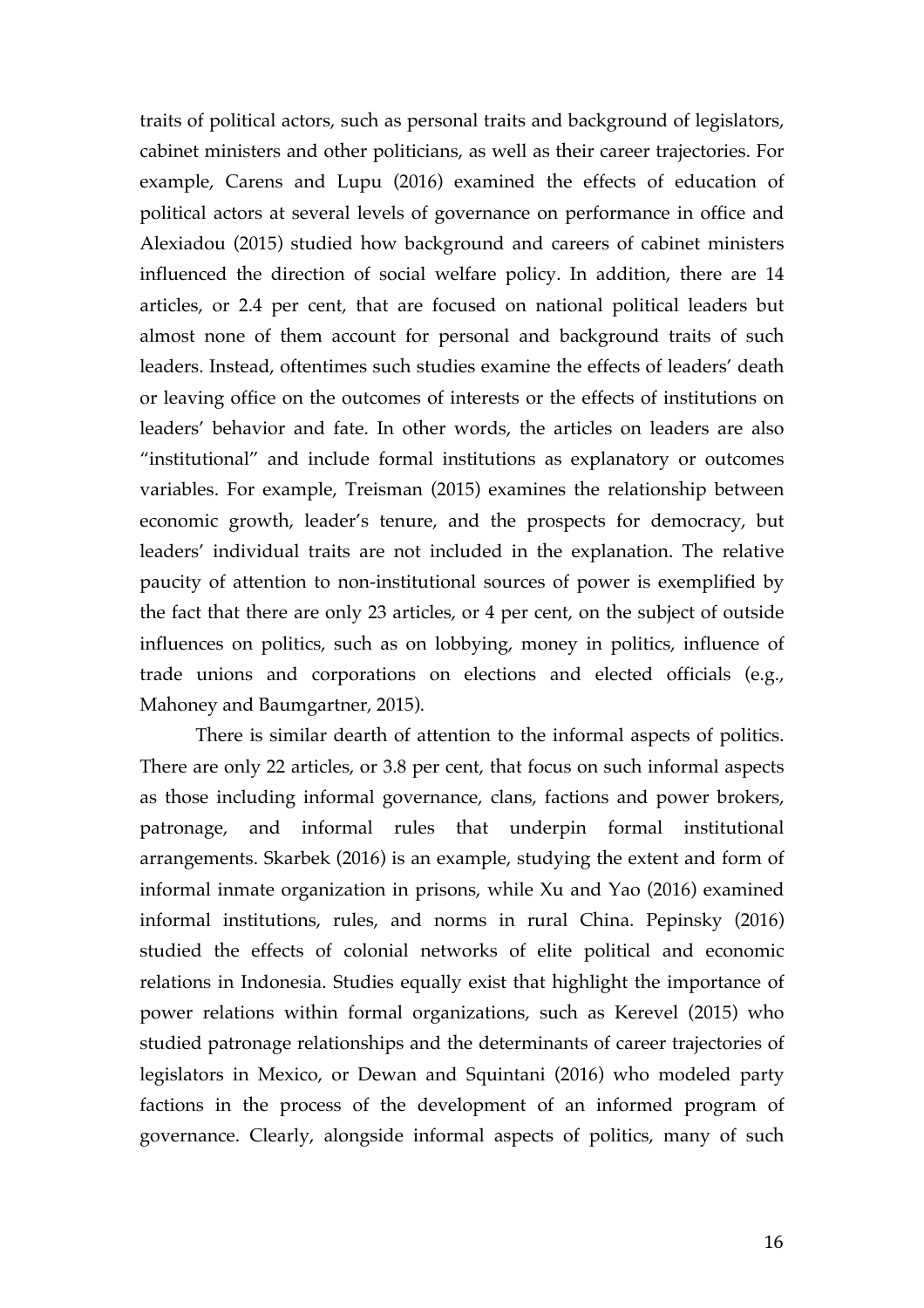articles are also concerned with institutional aspects, such as how informal and formal institutions interact, or the sources of institutional change.

### **The Problem of Measurement**

As we have outlined, although many authors in comparative politics have emphasized the importance of informal as well as formal powers, there continues to be a strong bias towards the latter in empirical research. We believe that this is primarily due not to the greater importance of formal structures, but to the challenges of measurement. Indeed, while such aspects of politics as, for example, tenure, formal powers, or parliamentary votes can be easily observed, in contrast, informal personal powers such as patronage relationships, personal standing, or dominance in interpersonal interactions cannot be directly observed, or at least not easily. In particular, in the more quantitative approaches to politics, this leads scholars to gravitate to and focus on institutions and formal posts, as evidenced in the previous section. Even when individual power is the topic of research, the investigation tends to evaluate the relative power of particular officeholders, as opposed to other influential individuals who may have significant influence over policy. For example, an investigation might evaluate the relative power of different prime ministers or presidents (such as in O'Malley, 2007; Doyle and Elgie, 2016). While such studies are very informative and provide important insights, they begin from the basic assumption that it is relevant to identify the important office first. In fact, a typical political science study will not necessarily encompass an evaluation of the relative powers of all relevant actors who exert influence on a country's domestic and foreign policy and who do not always occupy the highest political post, or indeed any post at all. Instead, such studies almost certainly will be restricted by design to the examination of the powers of office, i.e., *potestas*, or be restricted to evaluate overall influence of officeholders only. However, once we agree to a more plausible assumption that in many instances individuals exist who do not occupy significant political offices but who nevertheless possess significant *auctoritas* and who are able to influence politics as a result, the measurement of the distribution of power in a political system becomes more complex and it is not entirely clear how to conduct rigorous empirical research. For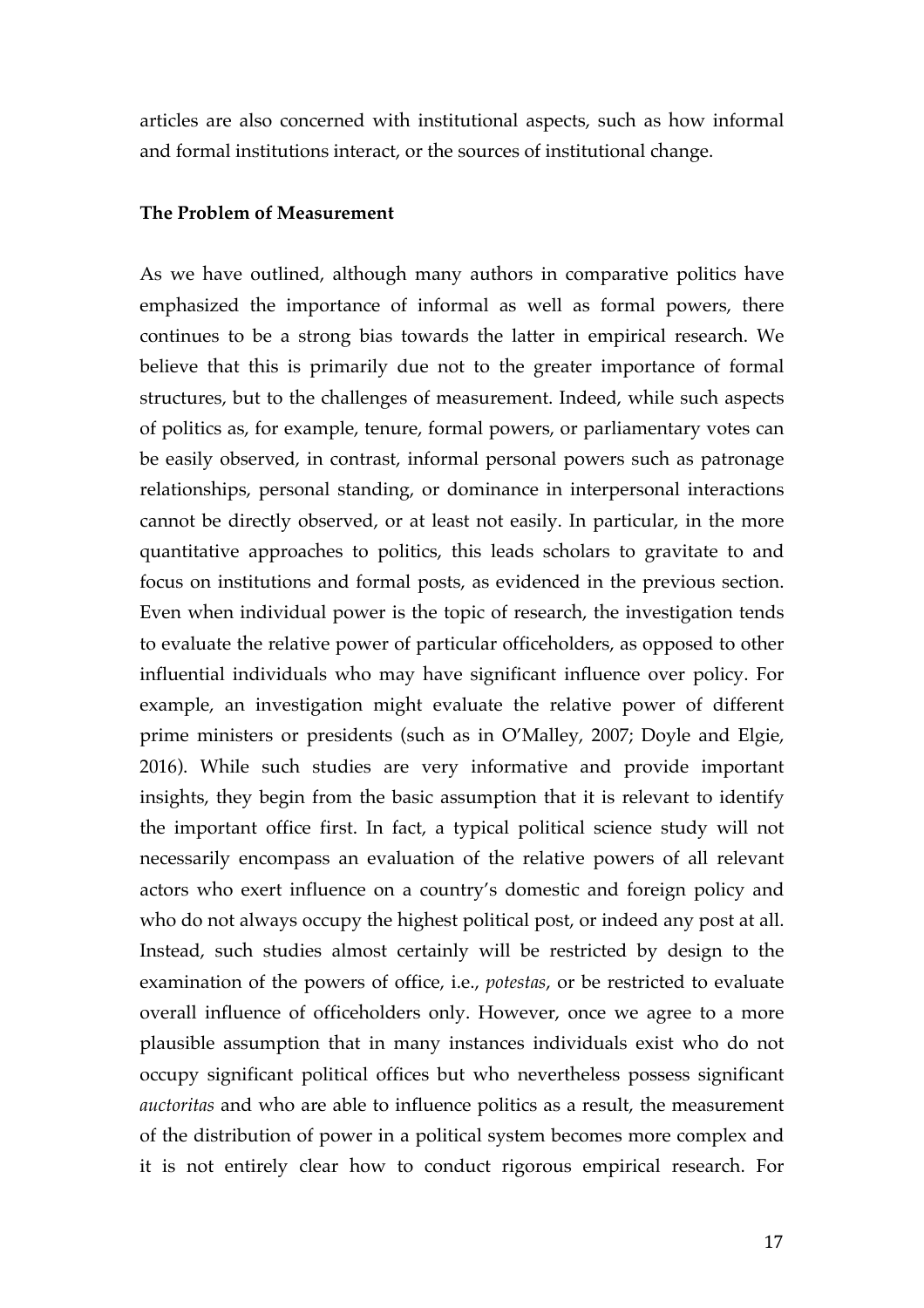instance, how can scholars account for the enormous influence on European or French politics of such individuals as Jean Monnet, who either held *ad hoc* appointments or occupied no posts at all and was never elected?

In order to differentiate between *potestas* and *auctoritas*, we ideally require three separate variables. First, we need a measure of the overall individual influence on policy or politics that can be attributable to a particular individual who is incumbent in his or her office or does not occupy any specific office but is nevertheless influential. Second, an indicator that gauges the institutional influence of a particular office irrespective of the officeholder, perhaps based on the constitutional powers, or a particular configuration of veto players, or perhaps as an average influence of that office, provided the sample is large enough. And third, we require an indicator of personal standing --- *auctoritas*, separately from the office.

This is certainly not an easy task. Consider a typical parliamentary cabinet where the prime minister is ranked as number one, finance minister - number two, foreign minister -- number three, and so on. Schematically, we can assume that following election the leader of the successful party obtains the prime ministerial post, while the second-ranked individual takes the finance portfolio, and so on. From a practical standpoint, since more influential individuals assume more influential offices, the effects of office and that of officeholder will be strongly correlated. In addition, since leaders occupy offices in some predefined institutional structures, both their offices and the individuals holding them will be constrained, or empowered, by structural conditions or idiosyncratic events. It is therefore not surprising that the majority of studies concerned with measuring power focus on either overall personal influence, or formal powers, *potestas*.

How to assess the overall levels of political influence of an individual? Power is not only difficult to measure, but also not easy to define. This is partly because power is applied in a wide range of contexts, from relations between a few individuals, to the allocation of resources at the level of a polity, to the interaction between states in the international arena, but also because it can take the form of more abstract notions such as class relations or discursive power. As argued earlier, we limit the scope of the argument by focusing specifically on personal political power, i.e., the ability of an individual political actor to influence domestic and foreign policy. Such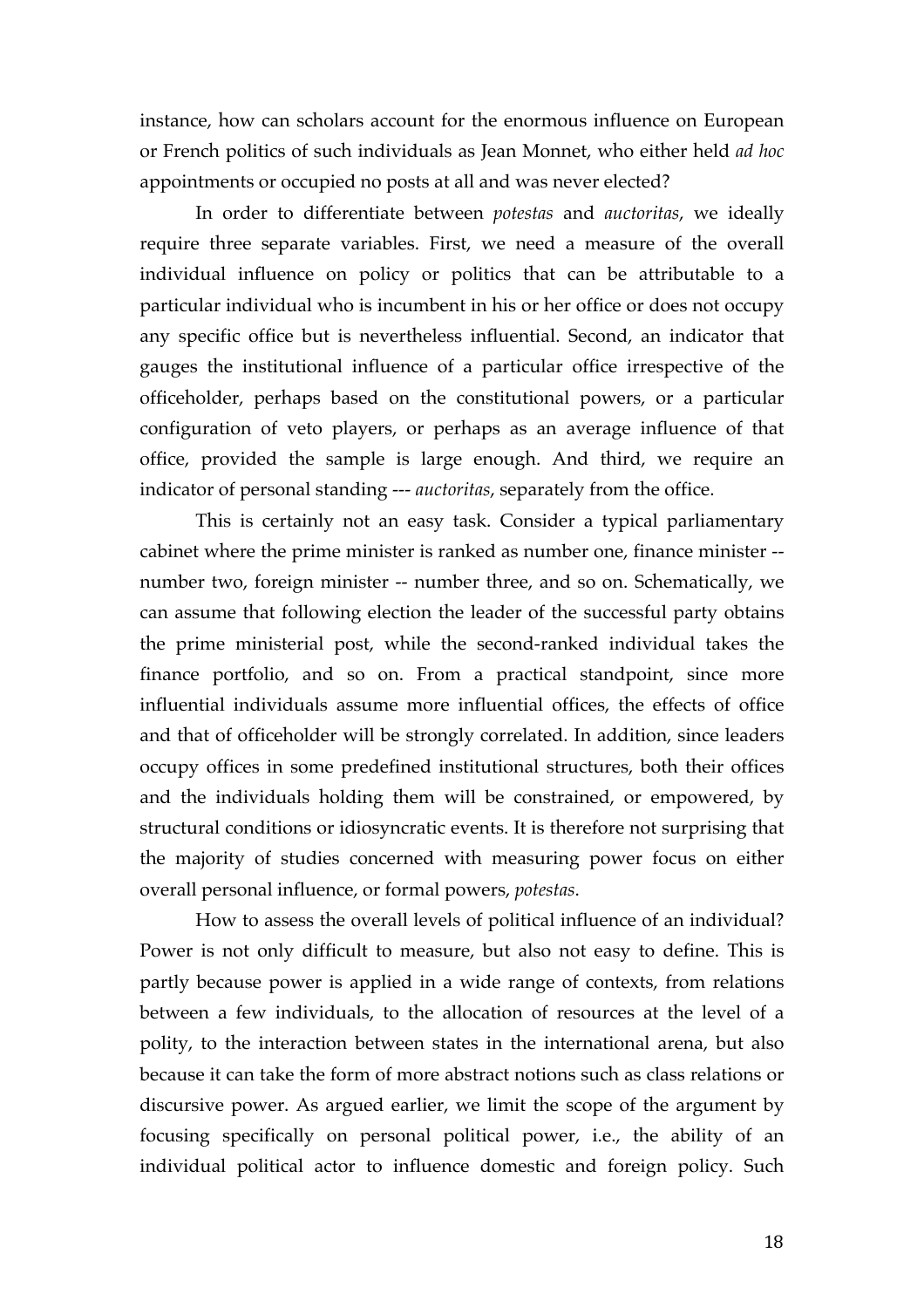personal political power certainly encompasses the components derived from the institutional position an individual political actor occupies --- *potestas*, and those derived from personal experience, standing, connections, charisma and skills --- *auctoritas*. While measurement of personal political power is difficult, there are notable political science studies that attempt to develop new methods to measure such power. These measures vary from those that are concerned with exclusively the more formal aspects of political power to those that attempt more comprehensive approaches.

The first type of measurements is concerned primarily with formal powers and look at the institutional arrangements. One might for example compare the British prime minister, the French president, and the president of the United States in terms of their relative abilities to influence domestic politics. In such studies, the focus is on the institutional powers attributed to different offices. The extensive literature on presidentialism, parliamentarism, and semi-presidentialism is a good example of such an approach (e.g., Elgie, 2004). In some very specific circumstances, it might be possible to have indicators of relative power that cannot easily be translated to other polities. For example, in the United States it might be possible to generate a relative ranking of political posts by the line of succession to the presidency, where the Vice-President is the first in line, the Speaker of the House of Representatives second, all the way down to the Secretary of Homeland Security at the fifteenth place.<sup>3</sup> What these institutional measures have in common is that they are all by definition concerned with, and able to account for, *potestas* only.

The second type of measurements is related to the process of decisionmaking. These provide assessments of relative powers in the process of reaching a specific set of decisions. For instance, scholars may evaluate the relative negotiation powers of different actors. To do so, scholars compare the contents of the compromise decision that was reached as a result of the

<sup>3</sup> Likewise, U.S. Congress maintains ranking on the basis of seniority (Goodwin, 1965), however this does not imply that more senior legislators are always more influential on policy-making as other determinants, such the relative strength of party factions, affinity to the executive, electoral performance or prospects, can factor in.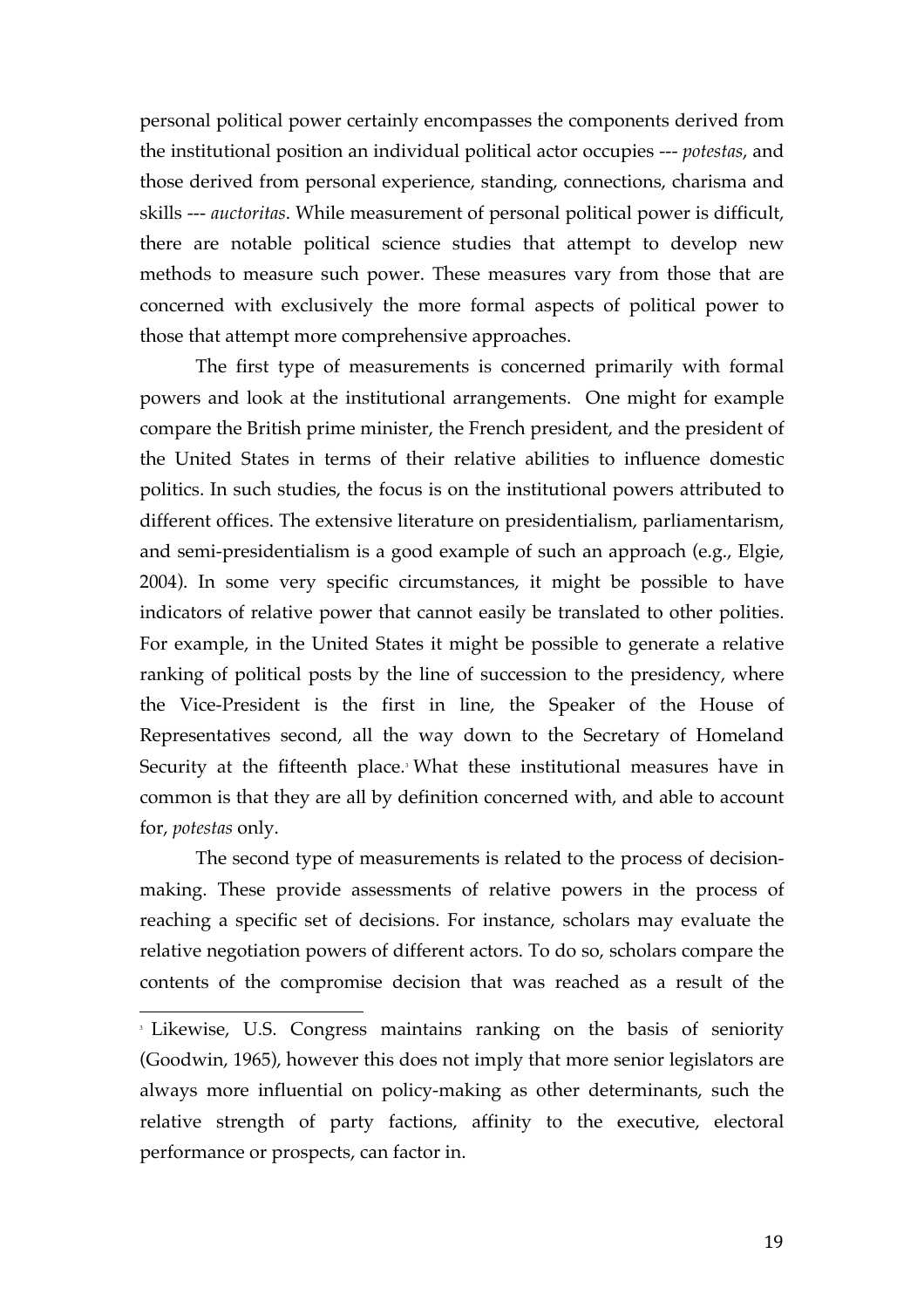negotiation with observed preferences of actors prior to that negotiation. The relative similarity between a coalition government agreement and the original party manifestos of the coalition parties provides an example of such an approach (Benoit and Laver, 2003). An interesting example of a similar approach is the study of redacting in policy documents in the European Union, where the argument is made that the more a particular unit within the bureaucracy redacts a particular policy text, the more influential this unit is (Cross and Hermansson, 2017).

The third type of measurement focuses on the reputation of decisionmakers. It assumes the most suitable method to capture not only formal and informal powers, but also latent powers, <sup>4</sup> is the assessment of the reputation of political actors. Such studies may ask participants in the political process to evaluate each other's reputation. They utilise public opinion surveys that assess the reputation of individual politicians, especially in a local context, or experts' perceptions of reputation through expert surveys. A famous example of such an approach is Hunter's (1953) study of community power in a small town (called Regional City), where the relative power of individual members of the community are assessed through interviews with members of that community. Another, more recent example is Baturo and Elkink's (2014, 2016) study of political elites in Vladimir Putin's regime which used a unique monthly expert survey that assessed the relative influence on policy by the top 100 most influential individuals, regardless of their official position, over two decades.

Finally, instead of measuring power directly, scholars can also employ proxy variables that are expected to be correlated with power. For example, researchers may assume that public opinion support for presidents is a valid proxy for the likely overall power an individual president has within the system, so that the more popular presidents are assumed to be the more powerful. Particular institutional variables, such as cohabitation in semi-

<sup>4</sup> Such as those of an actor who has the ability to influence the outcome but for whatever reason, e.g., because the outcome is already in the preferred direction, neglects to do so.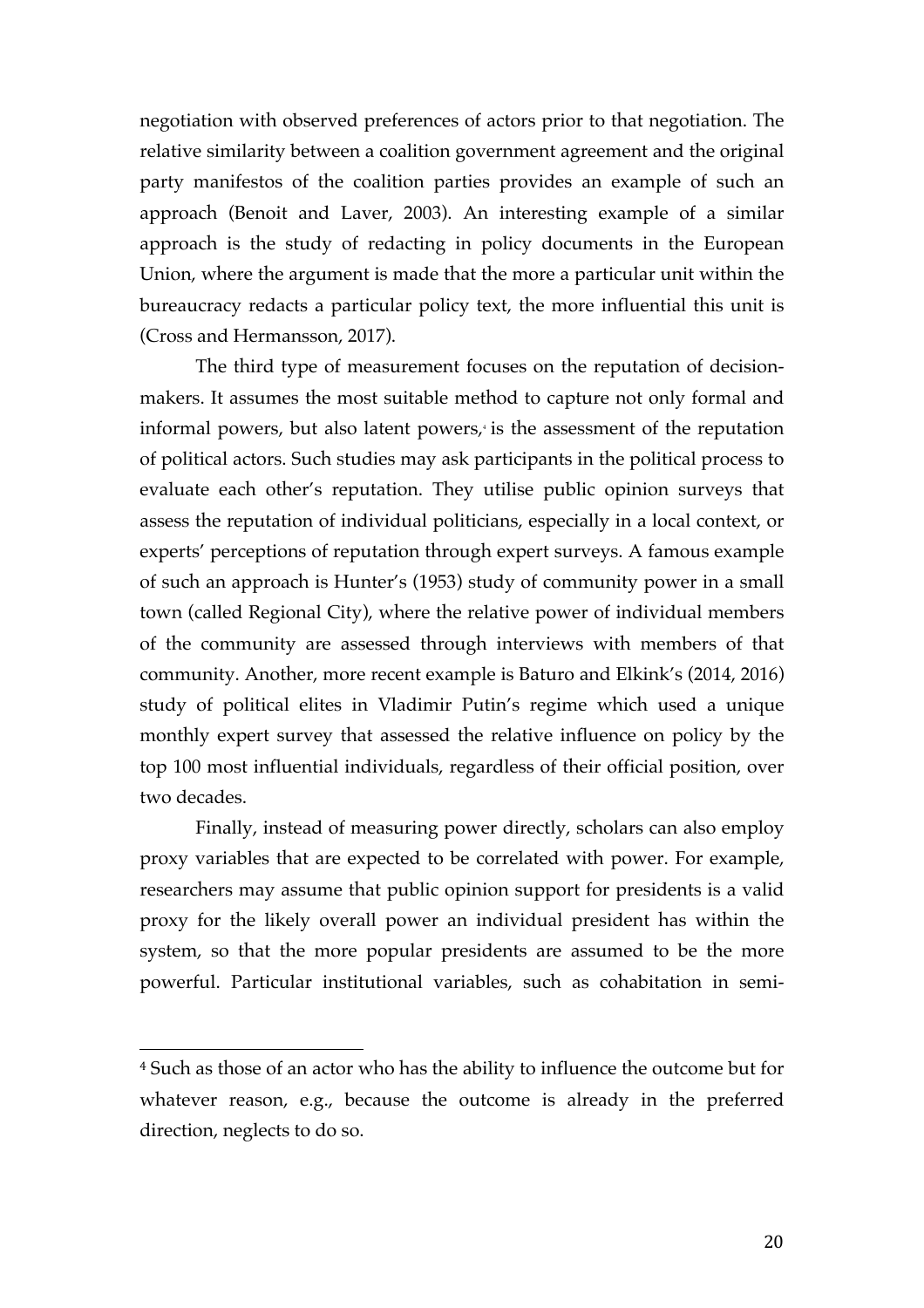presidential regimes or the size of the majority in parliament in support of the political leaders, can similarly be used as proxies for individual power.

While the majority of the studies above all attempt to assess overall personal political power, either focusing on *potestas* alone or more broadly, there are few attempts to assess *auctoritas* separately. Baturo and Elkink (2014) offer a statistical method to distinguish between *auctoritas* and *potestas* using existing expert surveys that measure overall personal political power of individuals. The approach estimates *auctoritas* and *potestas* by leveraging information from observed changes in office for the same individual and from changes in the identity of officeholders for the same office. The assumption is that if on average each time different individuals who come to a particular office have their personal influence increased, that office is the likely source of influence, permitting to draw inferences about *potestas*. Similarly inferences about *auctoritas* are possible by observing changes (or the lack of change) in influence when the same individual occupies different offices. Other studies exist, such as the work by Fraga (2016) that attempts to separate the individual from context by disentangling the effects of political candidates from the effects of factors associated with the districts of these candidates.

In summary, the measurement of personal power in general and the separation in its *potestas* and *auctoritas* components is not only a considerable and exciting challenge in empirical research, it is also required if we are to truly understand political power relationships.

### **The Intertwined Nature of** *Potestas* **and** *Auctoritas*

The relationship between *auctoritas* and *potestas* is obviously complicated. In this section we briefly discuss how *auctoritas* and *potestas* are intertwined in practice and how the relationship between the two may change depending on the context, on the parameters of a political regime and on its overall level of institutionalization.

The two sources of power and influence are closely related to each other. For instance, it is conceivable that a person may acquire *auctoritas* due to his or her *postestas*, or vice versa. Many of the individuals discussed throughout the paper and who came to dominate national politics because of their *auctoritas*, oftentimes derived such *auctoritas* from their prior serving in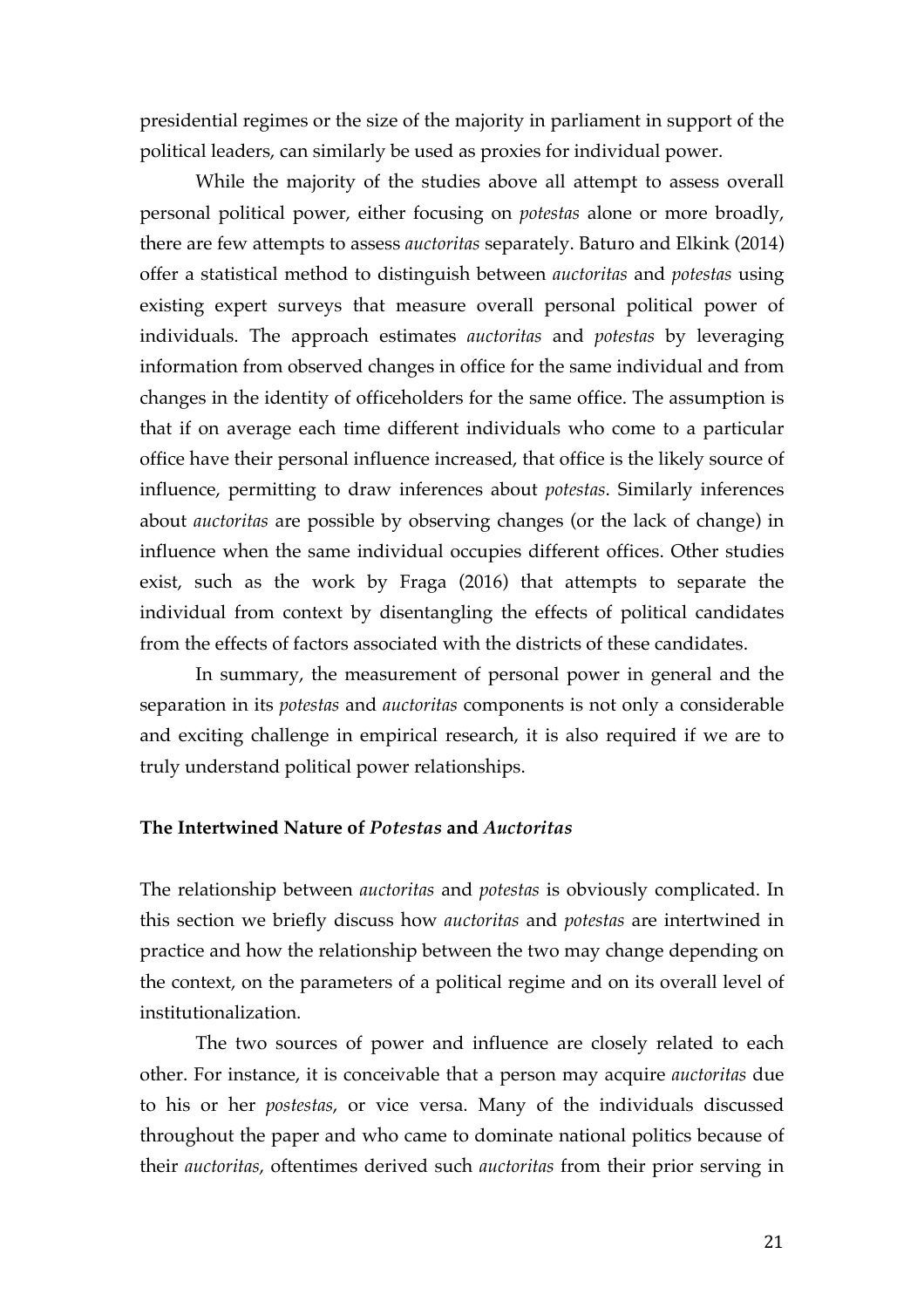the highest office, from their ability to install loyalists to important posts while serving in the highest office themselves. In this case holding *potestas* in the past permitted individuals to increase their *auctoritas*, whether as the former national security advisor Kissinger who emerged as the utmost foreign policy expert and authority, or Putin as Prime Minister who relied on his record and on the network of loyalists appointed while he was the president earlier. However, based on our reading and interpretation of the ancients, the amount of personal influence that an individual political actor possesses due to his prior career experience in politics can be understood as contemporaneous *auctoritas*, even though it is the experience of holding political offices in the past --- prior *potestas* --- that contributes to contemporaneous *auctoritas*, among other things.

What determines the informal component of personal influence that is conceptually separate from the powers of office is open to interpretation and is therefore challenging. As is clear from our discussion of the concept, *auctoritas* may include one's personality, e.g., oratorical skills, clientage and personal standing and reputation. Personal influence thus stems from one's background and inherent traits, and is largely time-invariant. However, one can reasonably argue that the number and influence of one's clients in important positions also determines one's personal *auctoritas*. The powers of patronage therefore belong to the informal component of personal influence, even if this is often achieved through the powers of appointment derived from *potestas*. The reverse, being a client of an influential patron, contributes to one's *auctoritas*, i.e., the position in the informal elite network around the leader affects one's personal influence. The precise separation of *auctoritas* and *potestas* here however depends on one's definition of institution, however. Stable informal patronage networks are, arguably, a form of institutional structure. It is therefore a modelling decision whether to understand *auctoritas* as the amount of individual personal influence determined by personal qualities such as education and skills alone, or by non-institutional sources of power that will certainly include patronage.

Researchers therefore need to be clear on the definition of institutions as rules since stable informal arrangements of the norms of behavior that may underpin formal institutions may also be conceptualized as institutions (Helmke and Levitsky, 2004). William Riker (1980) understood institutions as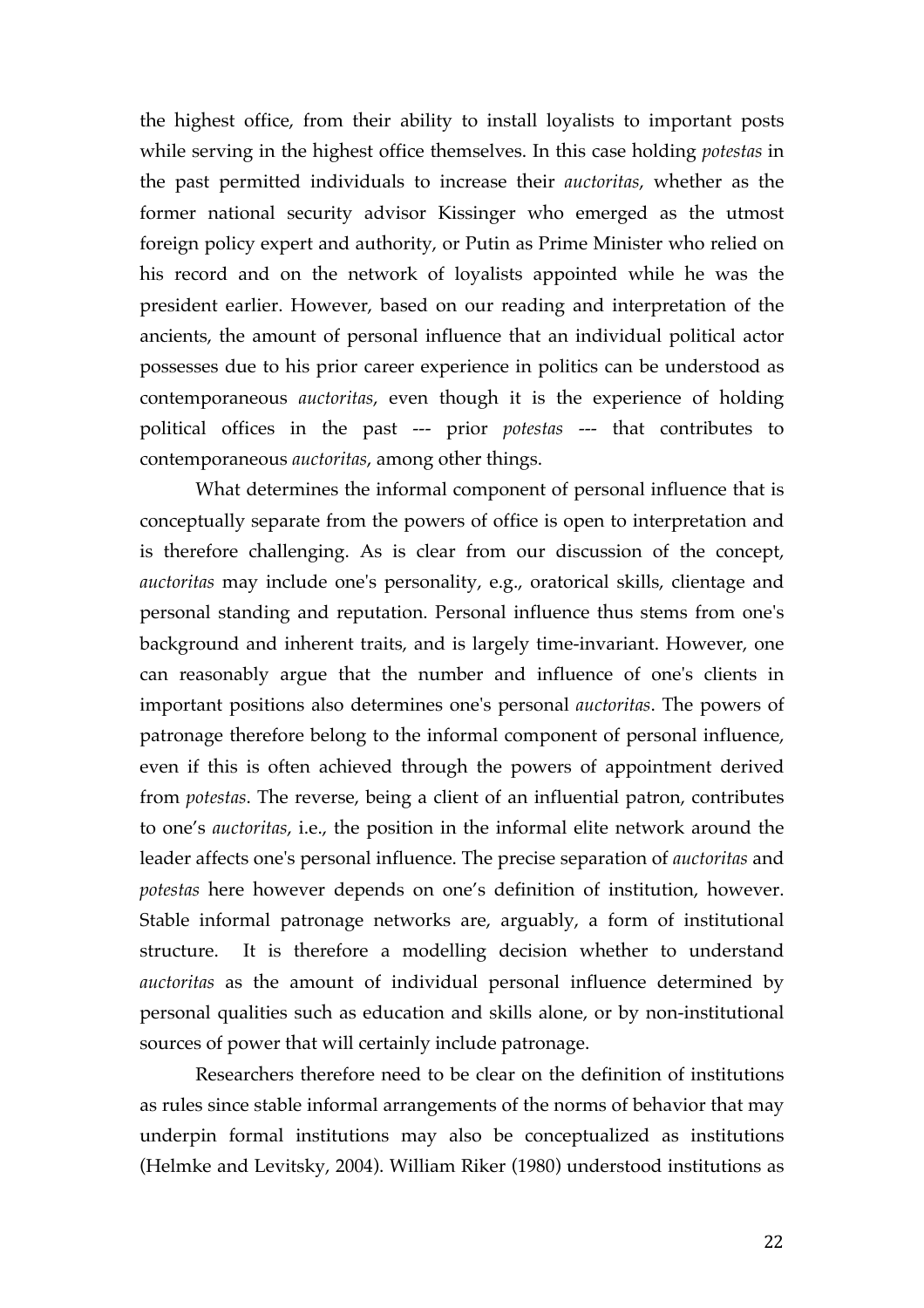broad rules of behavior concerned with decision-making. If a particular polity relies on informal patronage networks and on the norms of behavior determined by such networks, rather than on formal institutions, then there may be a necessity to reconceptualise what we understand by *potestas* and *auctoritas*. Eleanor Ostrom (1986) argued that the fusion of informal practices and formal institutional rules may lead to the reliance on the so-called "rulesin-use" that lead to complex situations when formal and informal rules overlap.

The relationship between institutional hierarchy and informal hierarchy is also dynamic. Consider the hypothetical situation when the top effective leader, No 1, occupies the nominal formal post No 2. Provided the time he or she occupies is long enough, in all likelihood the formal perceived hierarchy of offices will change, and the previously perceived No 2 office will become the No 1, so that the mismatch is no longer. Over time, provided the pre-eminent official with *auctoritas* continues to occupy the position with lower *potestas,* such position may become dominant instead, such as that of *Shogun* over emperors in medieval and modern Japan. Even though the emperor formally appointed *Shogun,* the latter had the real, *de facto* power in the country. Over time, the office of *Shogun* became hereditary and the focal point for the system of government in the country, *Shogun's* regime (Mass and Hauser, 1985). In other words, the office of *Shogun* arguably moved to become the top position with the highest *potestas*.

How to define the hierarchy of offices and formal rules in place may be a modelling decision. After October 1917 in Russia, Vladimir Lenin, the leader of the revolution, took up the post of the Chairman of the Council of People's Commissars, i.e., the head of government (Sebestyen 2017, 346). Continuing with the application of *auctoritas* and *potestas*, Lenin possessed the strongest *auctoritas* but also *potestas* inside the Soviet regime at the time. As Lenin's health deteriorated however, Stalin who was able to assemble the strongest network of supporters from his previously inconsequential office of the general secretary of the party, was able to sideline rivals and to emerge as the leader after Lenin's death. As a result, the office of the general secretary became the strongest political office in the country and remained so until the collapse of the Soviet Union. In turn, the office of the head of government that was No 1 under Lenin, became subordinate to the now new No 1 office, that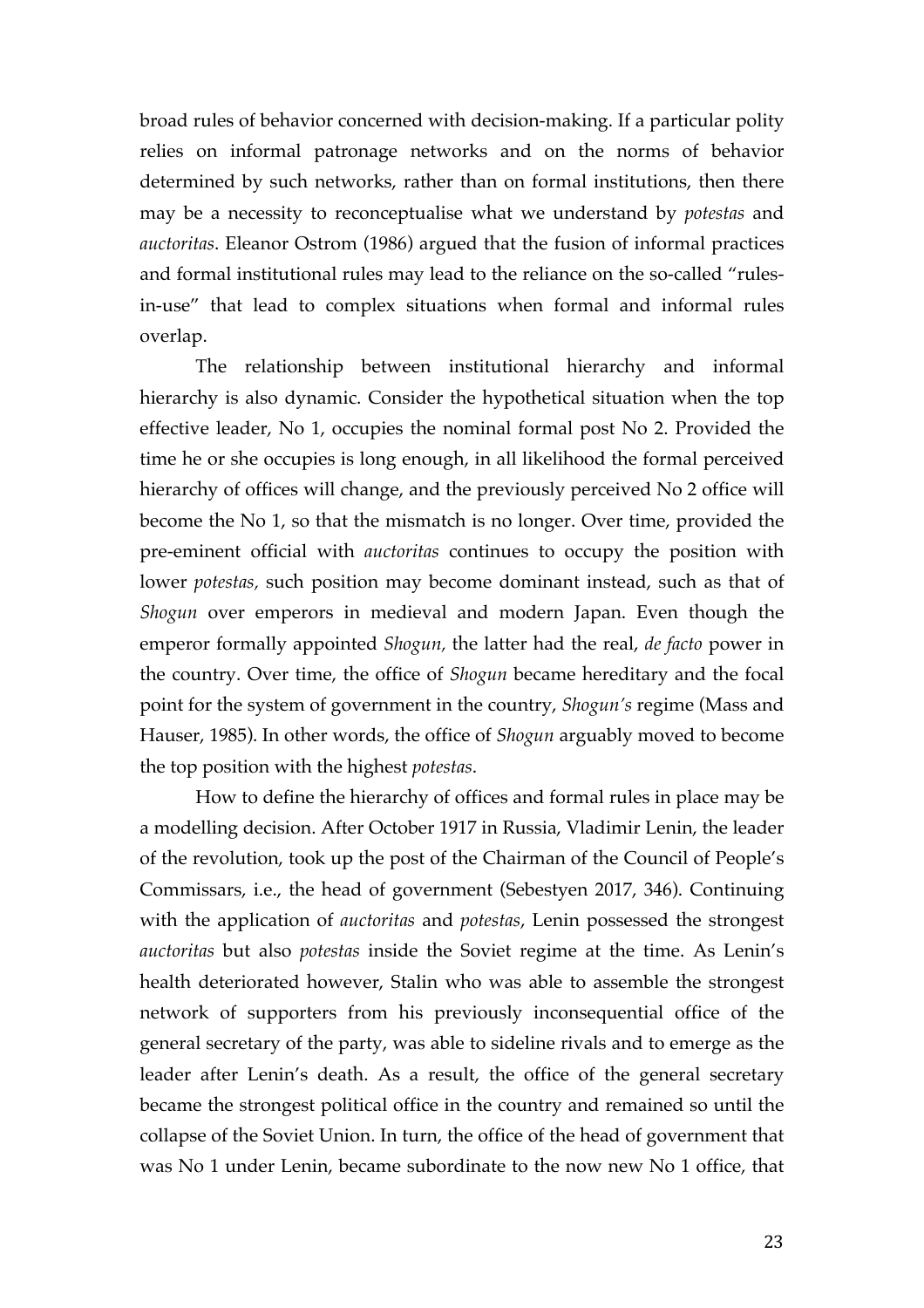of the general secretary. In other words, in the context of post-Lenin Soviet politics, we cannot argue that the office of the general secretary had lower *potestas* than that of the head of government so that the leader who occupied the post of the general secretary dominated merely because of his *auctoritas*. An analyst may need to consider institutions in context, in the perspective of Soviet politics, and to recognize that the office of the general secretary was *formally* powerful because it was the top position in a single-party regime where party dictated all national policy. Formally, the top leadership position was the Collective Presidium of the Supreme Soviet, a "rubber stamp" body, which was also weaker than the general secretary or the chairman of the council of commissars (or later ministers) (Zimmerman, 2014). It is therefore erroneous to argue that the presidium had more *potestas* than the general secretary.

Situations are common in military regimes where the military authorities, *de facto* leaders of the country, may retain, or tolerate, civilian leadership that constitutionally holds powers over the military but in reality is powerless. For example, in Panama in 1972-81 and later in 1983-89 the military leaders acquired the titles of Maximum Leader of National Liberation, e.g., Omar Torrijos (1972-81); Manuel Noriega (1983-89), and dominated the civil presidents at the time. Obviously, the military leaders dominated the office of the president not because of their stronger *auctoritas* but because in the context of the military regime their position was dominant, i.e., had much stronger *potestas* (or perhaps, continuing with the usage of terms from antiquity, *imperium* --- military command).

In another party-based regime, the People's Republic of China, following the death of the national leader and the general secretary of the Communist Party of China (CPC) Mao Zedong, Deng Xiaoping (1978-89) who emerged as the new leader of the regime, came to occupy the subordinate posts of the Vice-Chairman of the Central Committee (1977-82), Vice Premier (1977-80), Chairman of the Central Military Commission (1981-89), formally outranked by others, e.g., Premier Zhao (1980-87) or General Secretary of the CPC Hu Yaobang (1982-87). However, neither of his posts became synonymous with the *de facto* leadership post for his political successors as had Stalin's party secretary's post. Instead, Deng's successors returned to occupy the office of the general secretary of CPC that since Mao has been the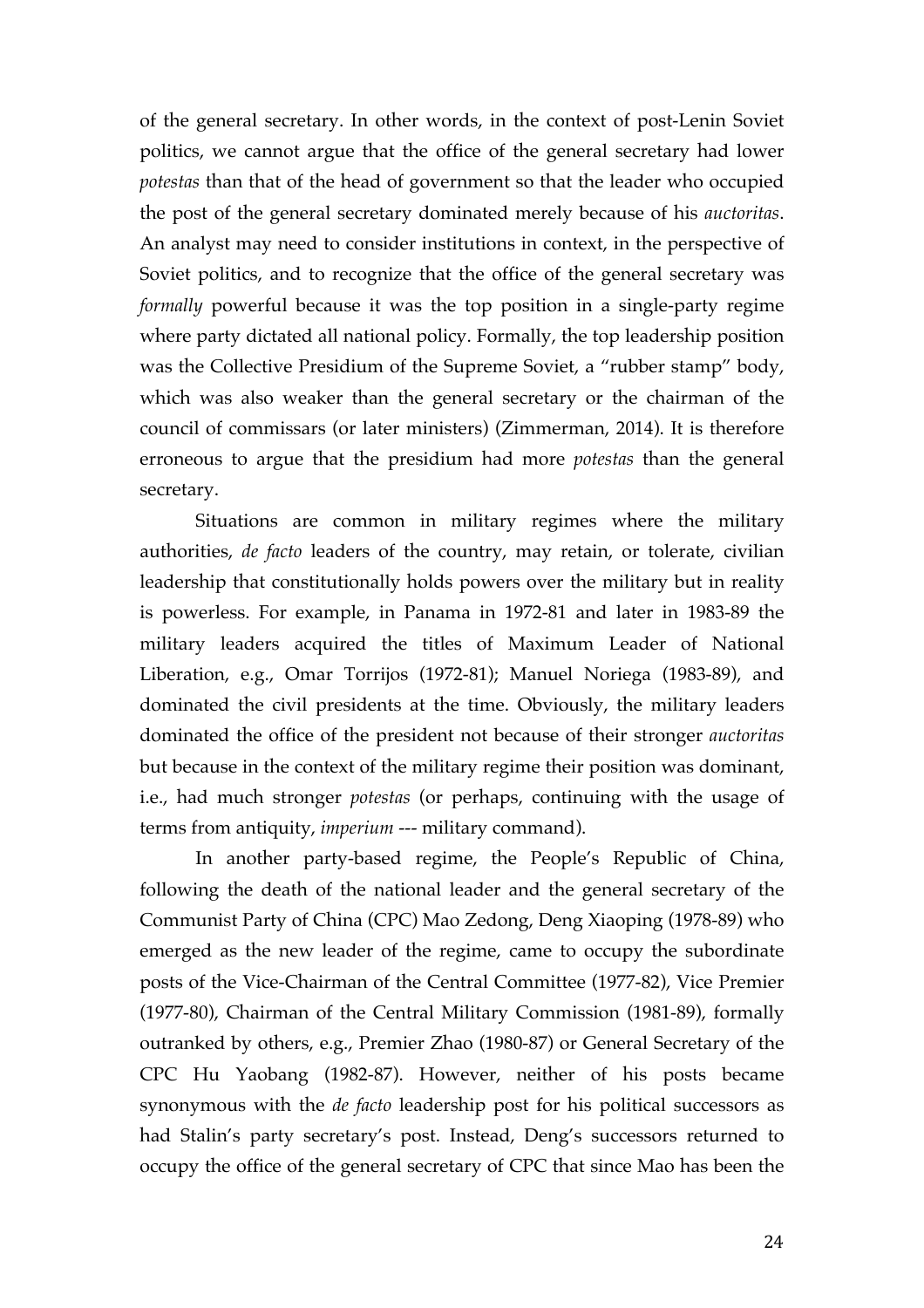place for the paramount leadership in the country. Deng Xiaoping therefore arguably possessed strong *auctoritas* that permitted him to dominate those with stronger *potestas*.

Provided the most powerful individual occupies no formal position, he or she himself arguably becomes a quasi-institution, invariably leading to overall political deinstitutionalization. For example, when Muammar Gaddafi (1969-2011) of Libya relinquished his Chairmanship of the Revolutionary Council in 1979 and instead assumed the ceremonial post Brotherly Leader and Guide of the Revolution, the office and the officeholder at the national level became indistinguishable while the offices of the Secretary-General of the General People's Congress or General Secretary of the General People's Committee were nominal and weak during Gaddafi's rule.

Furthermore, the analysis of the relative influence of *auctoritas* and *potestas* is not only informative for understanding power relations at a particular level of politics but may also have implications for understanding regime dynamics overall, at the aggregate level. When the effective political leader in a country does not occupy the top nominal political post, it may suggest that a valid cause for concern exists over possible deinstitutionalization. But it is possible that the mismatch is only present at the level of national political leadership. When the mismatch is present at all levels of government, it gives a clear indication that the regime is significantly deinstitutionalized (Baturo and Elkink, 2014).

## **Conclusions**

The separation of personal influence on policy-making in a political regime into its institutional and individual sources is a significant challenge. It is difficult to achieve not only conceptually due to the interconnected nature of the two aspects, but also empirically, due to the significant challenges in measuring power in general and separating the two aspects in research design. Nevertheless, we argue that research that focuses exclusively on formal and institutional power relations runs the risk of missing key dynamics of political regimes, and in some cases even overlooks the key powerholders and key causes of various policies and outcomes. Comparativists rightly focus on institutions in their studies of advanced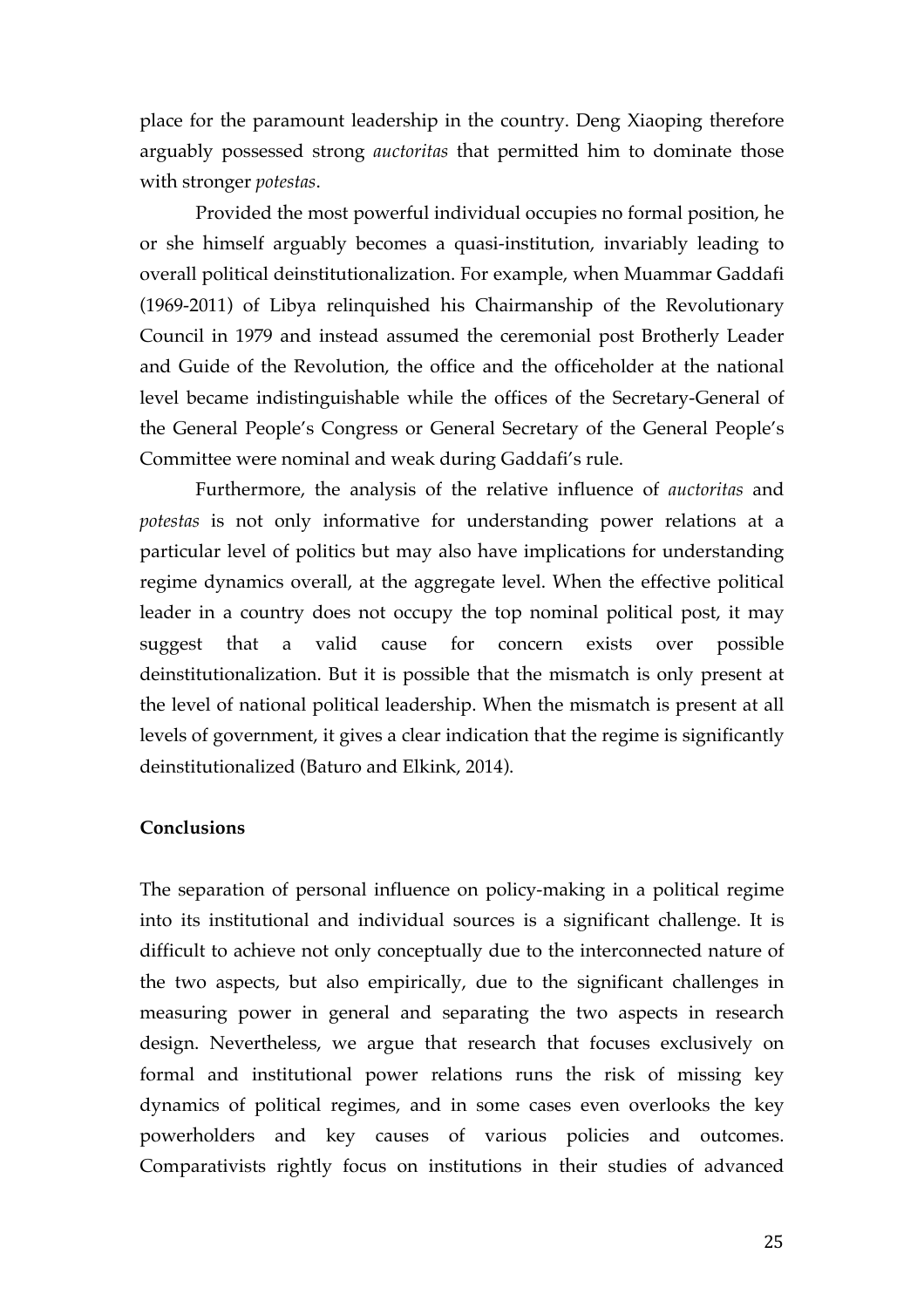consolidated democracies such as France or the United States where there is a high degree of "institutional routinization" and where individuals comply with institutional rules so that the latter largely determine their overall political influence (Linz and Stepan, 1996, 10). However, as the above mentioned examples from French politics of de Gaulle and his lieutenant, Foccart, as well as from US politics in relation to individuals in the Trump administration suggest, when democratic politics is in flux and important political actors either do not comply with norms or are able to exert influence not warranted by their institutional position, we need to account for *auctoritas* in order to understand real-life politics fully.

The examination of formal institutional or constitutional aspects may provide great insights into our understanding of democracies and dictatorships and in particular the grey area in between. However, such an approach can also miss the actual transition or distribution of power in a system, as the examples of Kaczynski's Poland and Putin's Russia clearly illustrate. Therefore, the empirical evaluation of both *auctoritas* and *potestas* of key officeholders and influential actors without office is of crucial importance, particularly in the comparative analysis of illiberal democracies or electoral autocracies.

We believe that a new research agenda that takes into account the need to measure personal sources of power and to understand how such informal aspects and relationships impact on the evolution of political regimes is urgently overdue (also see Helmke and Levitsky, 2004). We also think that the proposed re-introduction of the old concepts of *auctoritas* and *potestas* into the study of politics may significantly improve significantly our intuitive understanding of real-life politics and specific situations that are not easily amenable to formal institutional analyses.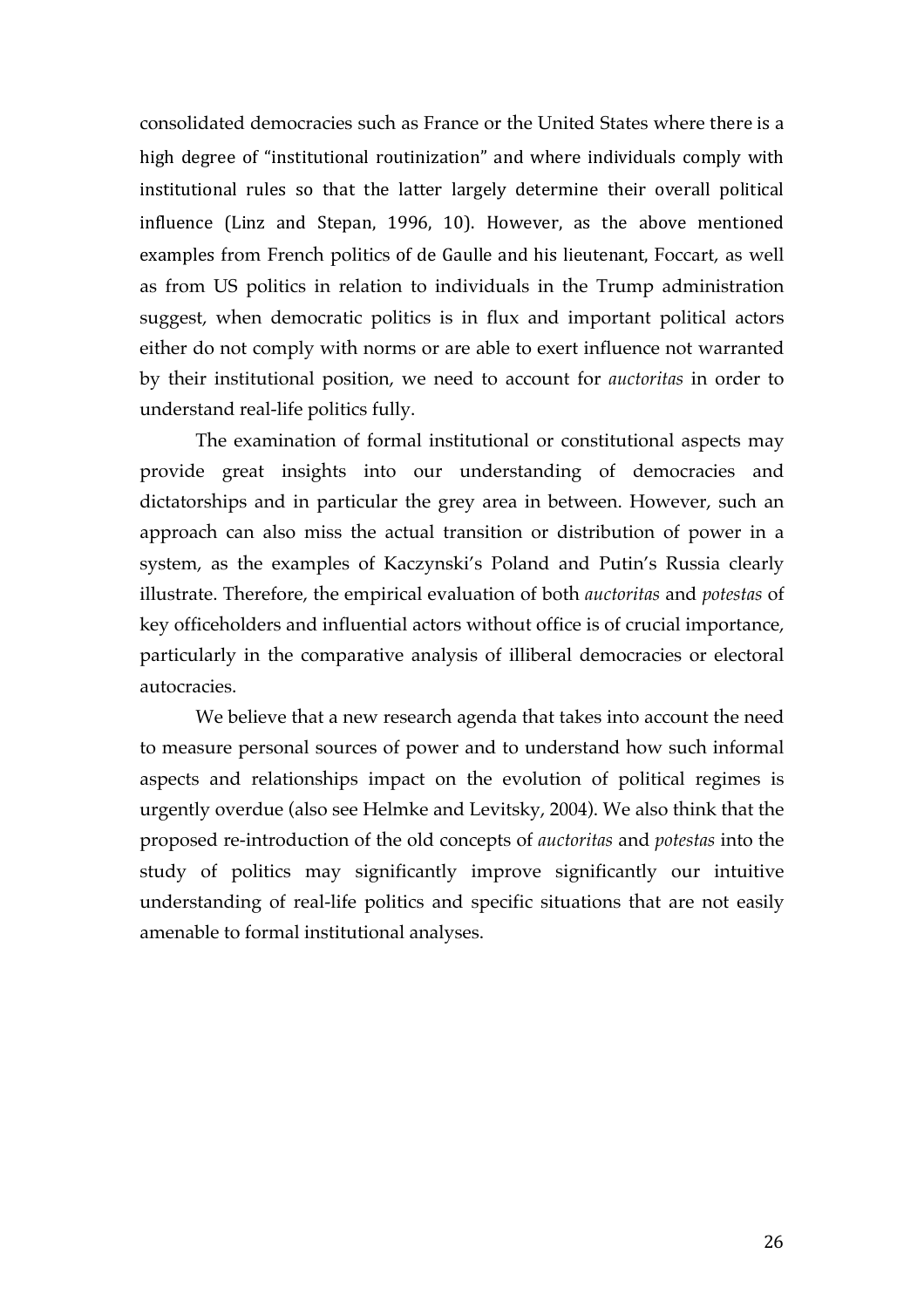# **References**

- Ahlquist J and Levi M (2011) Leadership: What it means, what it does, and what we want to know about it. *Annual Review of Political Science* 14: 1-24.
- Alexiadou D (2015) Ideologues, partisans, and loyalists: Cabinet ministers and social welfare reform in parliamentary democracies. *Comparative Political Studies* 48(8): 1051-1086.
- Baturo A and Elkink J (2014) Office or officeholder? Regime deinstitutionalization and sources of individual political influence. *The Journal of Politics* 76(3): 859-872.
- Baturo A and Elkink J (2016) Dynamics of regime personalization and patron– client networks in Russia, 1999–2014. *Post-Soviet Affairs* 32(1): 75-98.
- Baturo A and Mikhaylov S (2014) Reading the tea Leaves: Medvedev's presidency through political rhetoric of federal and sub-national actors. *Europe-Asia Studies* 66(6): 969-92l
- Benoit K and Laver M (2003) Estimating Irish party policy positions using computer wordscoring: The 2002 election–a research note. *Irish Political Studies* 18(1): 97-107.
- Birley A (2000) *Marcus Aurelius: A Biography*. Routledge.
- Blondel J (1987) *Political Leadership: Towards a General Analysis*. Beverly Hills, CA: Sage.
- Brunt P A and Moore J M (1969) *Res Gestae Divi Augusti: The Achievements of the Divine Augustus*. Oxford: Oxford University Press.
- Carnes N and Lupu N (2016) What good is a college degree? Education and leader quality reconsidered. *Journal of Politics* 78(1): 35-49.
- Cienski J (2016) Poland's 'powerholic'. *Politico*, available from http://www.politico.eu/article/polands-powerholic-jaroslaw-kaczynskiwarsaw-law-and-justice-party-pis/.
- *CNN Politics* (2017) Jeff Sessions' team takes over Washington, 17 February, http://edition.cnn.com/2017/02/17/politics/jeff-sessions-team-takes-overwashington/ accessed 11 May 2017.
- Cross J and Hermansson H (2017) Legislative amendments and informal politics in the European Union: An automated text-analysis approach, *European Union Politics*, forthcoming.
- Dewan T and Squintani F (2016) In defense of factions. *American Journal of Political Science* 60(40): 860-881.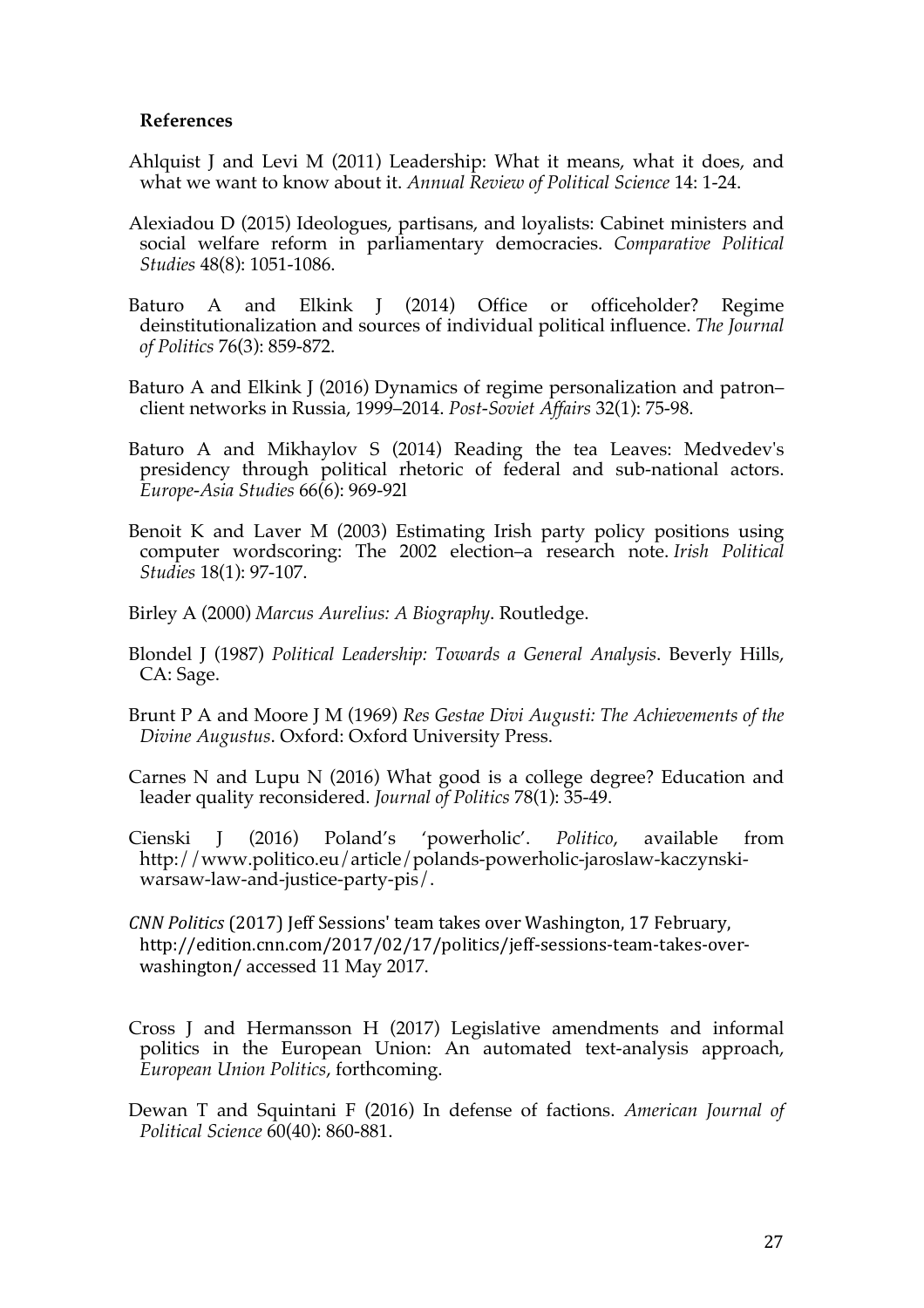- Doyle D and Elgie R (2016) Maximizing the reliability of cross-national measures of presidential power. *British Journal of Political Science* 46(4): 731- 741.
- Eck W (2003) *The Age of Augustus*. Wiley-Blackwell.
- Edwards G (1983) Quantitative analysis. In: Edwards G and Stephen Wayne S (eds) *Studying the Presidency*. Knoxville: University of Tennessee Press.
- Elgie R (2004) Semi-presidentialism: Concepts, consequences and contesting explanations. *Political Studies Review* 2(3): 314-330.
- *Financial Times* (2016) Poland's kingmaker, by Henry Foy, 26 February.
- Fraga B (2016) Candidates or districts? Reevaluating the role of race in voter turnout. *American Journal of Political Science* 60(1): 97-122.
- Gellman B (2008) *Angler: The Cheney Vice Presidency*. New York: Penguin Press.
- Goodwin G (1965) The seniority system in Congress. *American Political Science Review* 53(2): 412-436.
- Hazareesingh, S (2012) *In the Shadow of the General: Modern France and the Myth of De Gaulle.* Oxford: Oxford University Press.
- Helmke G and Levitsky S (2004) Informal institutions and comparative politics: A research agenda. Perspectives on Politics 2(4): 725-740.
- Kantorowicz E (2016) *The King's Two Bodies: A Study in Medieval Political Theology*. Princeton: Princeton University Press.
- Kerevel Y (2015) (Sub)national principals, legislative agents: Patronage and political careers in Mexico. *Comparative Political Studies* 48(8): 1020-1050.
- Krzymowski M (2015) Poskramianie Beaty Szydlo [The taming of Beata Szydlo], *Newseek Polska*, 27 September 2015. Available from www.newsweek.pl/plus/polska/jak-kaczynski-wplywa-na-beate-szydlo-iandrzeja-dude-,artykuly,371215,1,z.html.
- Linz J and Stepan A (1996) *Problems of Democratic Transition and Consolidation*. Baltimore, MD: Johns Hopkins University Press.
- Lukes S (2005) *Power. A Radical View. The Original Text with Two Major New Chapters.* Basingstoke and New York: Palgrave MacMillan.
- Mahoney C and Baumgartner F (2015) Partners in advocacy: Lobbyists and government officials in Washington. *Journal of Politics* 77(1): 202-215.
- Mass J and Hauser W (1985) *The Bakufu in Japanese History.* Stanford: Stanford University Press

Mommsen T (1894) *The History of Rome*. Vol. I London: Richard Bentley and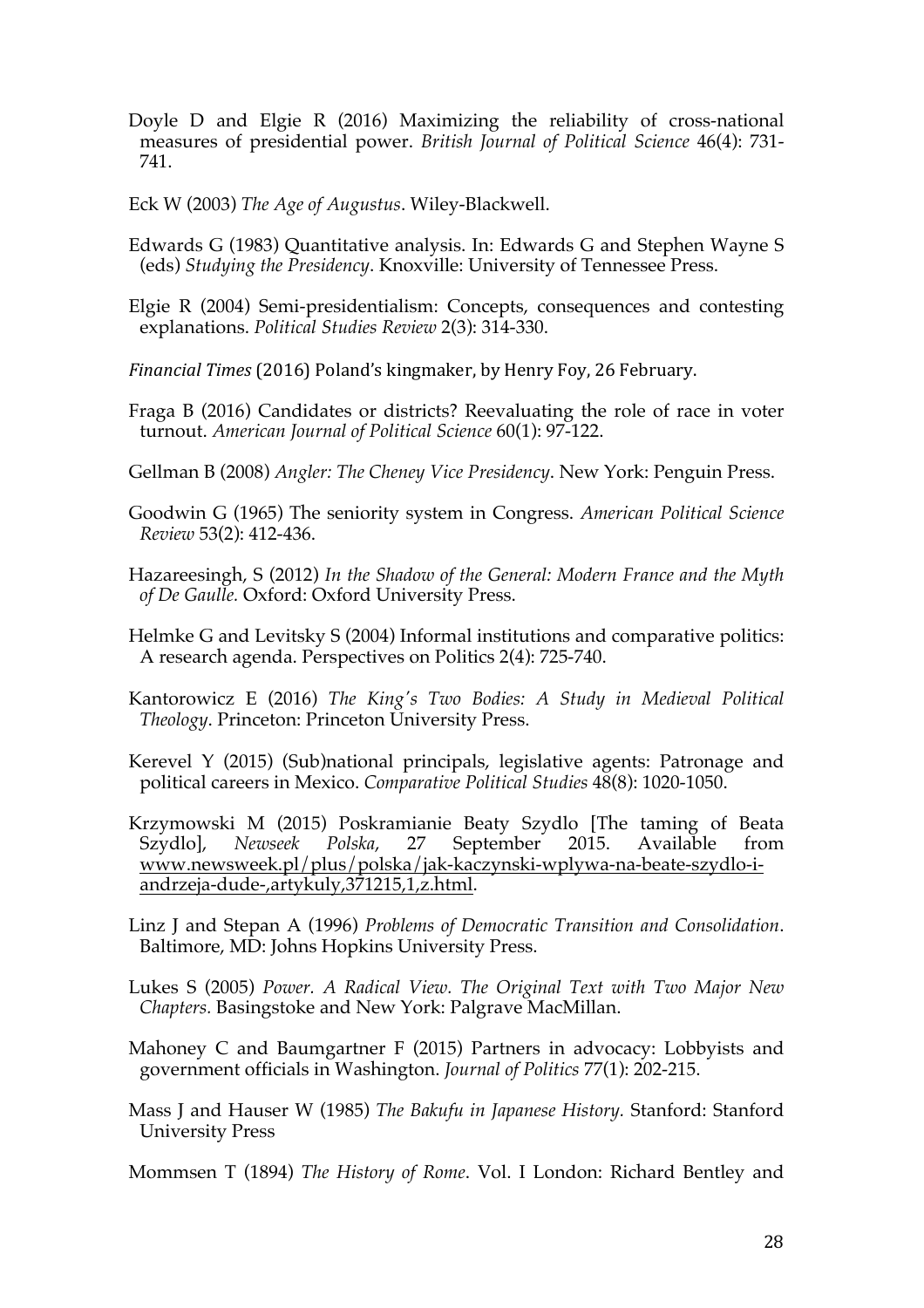Son, Publishers in Ordinary to Her Majesty the Queen.

- Mulcahy K (1986) The secretary of State and the national security adviser: Foreign policymaking in the Carter and Reagan administrations. *Presidential Studies Quarterly* 16: 280—99.
- Neustadt R (1990) *Presidential Power and the Modern Presidents*. New York: Free Press.
- *Nezavisimaya Gazeta* (2011) Itogi pervogo desiatiletiya. 1. Printsipat Putina [In Russian, Results of the first decade. 1. Putin's principate], 25 January, p. 10.
- *New York Times* (2013) Georgia elects new president, but real power will rest with next premier, 28 October, p. A10.
- Northouse P (2009) *Leadership: Theory and Practice*. London: Sage Publications.
- O'Malley E (2007) The power of prime ministers: Results of an expert survey. *International Political Science Review* 28(1): 7-27.
- Ostrom E (1986) An agenda for the study of institutions. *Public Choice* 48: 3-25.

Péan, Pierre (1990) *L'Homme de l'Ombre.* Paris: Fayard.

- Pepinsky T (2016) Colonial migration and the origins of governance: Theory and evidence from Java. *Comparative Political Studies* 49(9): 1201-1237.
- Riker W (1980) Implications from the disequilibrium of majority rule for the study of institutions. *American Political Science Review* 74: 432-447.
- Rose R (1991) Prime ministers in parliamentary democracies. *West European Politics* 14(2): 9-24.
- *Rossiyskaya Gazeta* (2007) Putin ostaetsya liderom Rossii [In Russian, Putin remains the Russian leader], 17 October, https://rg.ru/2007/10/17/grizlov.html accessed 29 April 2017.
- Sebestyen V (2017) *Lenin the Dictator*. Weidenfeld & Nicolson.
- Skarbek D (2016) Covenants without the sword? Comparing prison selfgovernance globally. *American Political Science Review* 110(4): 845-62.
- Suetonius (1914) *Lives of Ceasars*, Volume I. [c. 121 AD]. Boston: Harvard University Press.
- Swartz D (2007) Recasting power in its third dimension. *Theory and Society*, *36*(1): 103-109.
- T*he Washington Post* (2017) Trump's hard-line actions have an intellectual godfather: Jeff Sessions, 30 January, www.washingtonpost.com/politics/trumps-hard-line-actions-have-an-